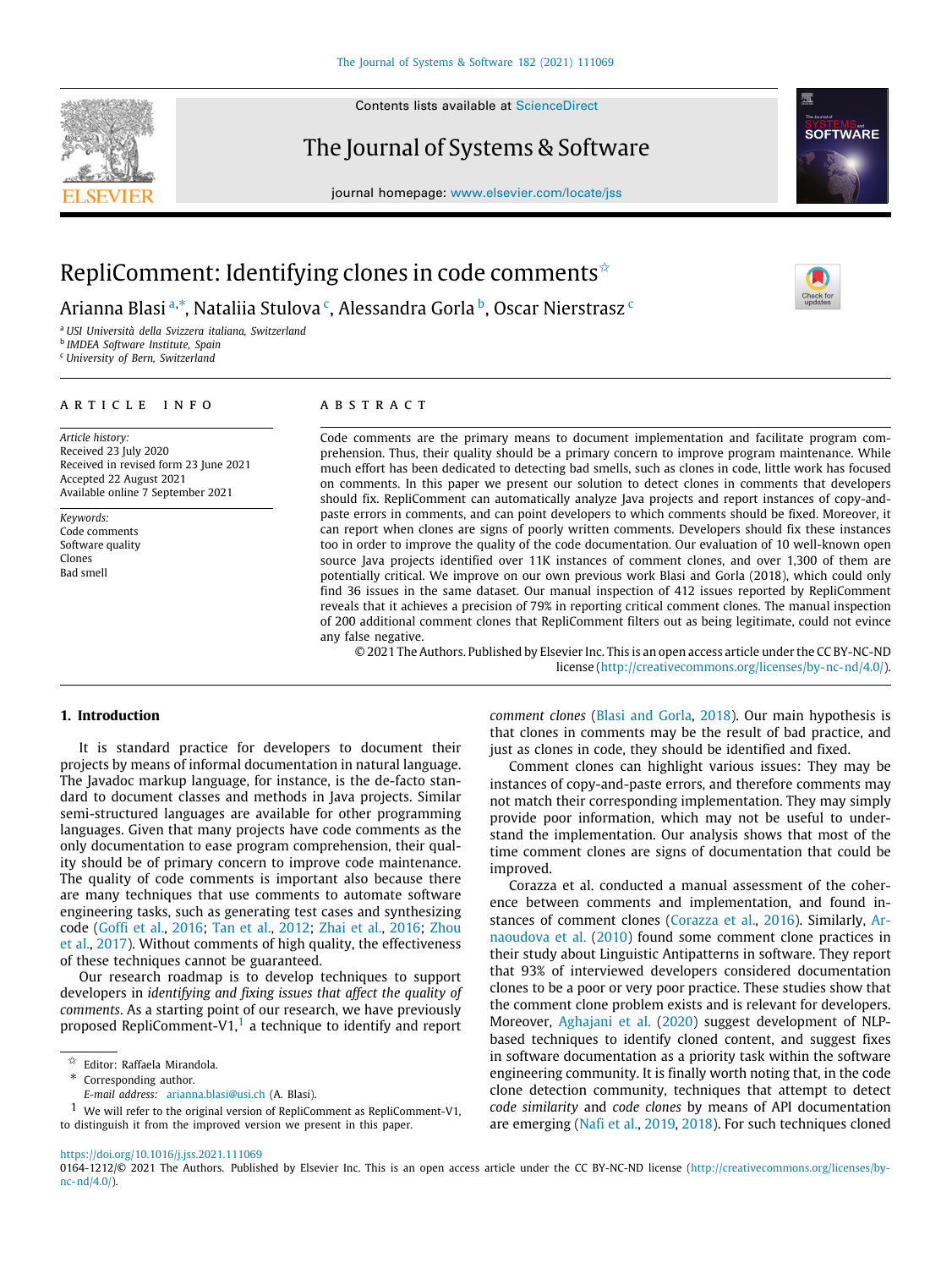documentation would be highly deceptive, by falsely identifying functional similarities. We thus believe that approaches to automatically detect and fix problematic comment clones would provide an important service to the community.

We have previously presented RepliComment-V1 ([Blasi and](#page-12-1) [Gorla](#page-12-1), [2018\)](#page-12-1), a technique to automatically identify comment clones that may be symptoms of issues that developers want to fix. RepliComment-V1 suffers from several limitations. First and foremost it reports all found comment clones, except for few cases that trivial heuristics filter out. This causes many legitimate comment clones to be reported as needing to be fixed, while they are in fact just false positives. Moreover, RepliComment-V1 cannot pinpoint which comments are the original, correct ones and which ones are the clones to be fixed. In this paper we address these limitations. We present:

- new heuristics to filter out most false positives. Specifically, the new heuristics can accurately filter out 61,459 false positives, which amounts to  $+8\%$  more cases that RepliComment successfully filters out compared to RepliComment-V1 ([Blasi](#page-12-1) [and Gorla,](#page-12-1) [2018](#page-12-1)).
- a novel implementation that looks not only for clones in method comments, but also in field comments.
- a parameterized analysis that looks for clones in various scopes of a Java project: intra-class, inter-class within the same class hierarchy, and inter-class across the entire project.
- a new component to classify comment clones by *severity*.
- a natural language processing technique to analyze the comment clones to pinpoint which comment block should be fixed.

We use the newly improved RepliComment to analyze the code base of 10 well-established Java projects. Our evaluation highlights that even solid and well-known projects contain comment clones. Specifically, we highlight over 11K comment clones, of which over 1300 are critical and should be analyzed and fixed by developers with high priority to improve the quality of documentation. A qualitative analysis on a small sample of the results show that RepliComment achieves a precision of 79%, and the clones that RepliComment filters out are true false positives. Thus RepliComment can be trusted by developers to find and fix comment clone issues.

The remainder of this paper is structured as follows: Section [2](#page-1-0) presents some real examples of comment clones, which may identify issues, or may be legitimate cases. Section [3](#page-2-0) describes RepliComment and all its internal components to identify, filter and analyze comment clones. Section [4](#page-5-0) presents the results of the evaluation of our extended technique, and a direct comparison with [Blasi and Gorla](#page-12-1) ([2018](#page-12-1)). Section [5](#page-11-0) discusses some related work, and Section [6](#page-12-7) concludes and discusses the future research direction of this work.

#### **2. Comment clones**

<span id="page-1-0"></span>Javadoc is a semi-structured language to document a class, its declared fields and its methods. Comments related to method declarations usually have a general description of their functionality, and then include specific tags describing each parameter, the return value and thrown exceptions, in case there are any.

Javadoc comments are often the only documentation available to understand the offered functionalities and the implementation details of a Java project. Therefore, their quality is important. Clones in comments, just as in code, may be a sign of poor documentation quality, and therefore should be identified and reported.

According to the state of the art taxonomy [\(Roy and Cordy,](#page-13-3) [2007\)](#page-13-3), code clones can be instances of Type I, *i.e.*, exact copy-andpaste clones, up to Type IV clones, *i.e.*, semantically equivalent code snippets. Comment clones can be classified according to the same taxonomy as follows:

- **Type I comment clone:** The comment of a code element, *i.e.*, a method, a class or a field, is an exact copy of the comment of another code element except for whitespace and other minor formatting variations.
- **Type II comment clone:** The comment of a code element is an exact copy of the comment of another code element except for identifier names.
- **Type III comment clone:** The comment of a code element is an exact copy of the comment of another code element except for some paragraphs. For instance, the Javadoc comment of a method has the very same free text of another method, but the @param, @throws, or @return tag descriptions differ. Conversely, tag descriptions may be the same, and Javadoc comments may differ in the free text description of the method.
- **Type IV comment clone:** The comment of a code element is lexically different, but semantically equivalent to

the comment of another code element.

The fundamental difference with respect to code clones is that comment clones of any type are not necessarily an issue, and therefore they should not always be reported. Comment clones should be reported when they are the result of copy-and-paste errors, and the copied comment does not match the implementation of its corresponding code entity. Also, comment clones may exist because of the poor practice of developers of using generic, uninformative descriptions for multiple code elements in the same project. However, comment clones may also exist for justified reasons, for instance in case of method overloading, where the general description of the method is meant to be the same. Such instances of comment clones should not be reported.

RepliComment aims to find *problematic* Type I and Type III comment clones affecting methods and fields within the same class, across classes within the same hierarchy, or across classes within the whole project. RepliComment does not report Type II clones since comments differ in identifiers, and therefore likely document their corresponding piece of software correctly. We now present some real examples of comment clones that Repli-Comment can deal with.

A critical comment clone is that of a comment that is copied from a correctly documented method or field, and erroneously pasted to another code entity whose functionality differs completely. One example of this issue exists in the Google Guava project in release  $19^2$  $19^2$ :

<span id="page-1-1"></span>In this example (see Sample 1), the Javadoc @return tag of method matchesNoneOf() is a clone of method matchesAllOf(), offered by the same class CharMatcher. It is easy to see that the return comment of the second method does not match the semantics of its name, while it does match the semantics of matchesAllOf(). This clone is clearly an example of a copy-and-paste error. It is conceivable that the developers first implemented method matchesAllOf(), and later implemented matchesNoneOf() starting from a copy of the first method. The two methods have a similar purpose, *i.e.*, to filter a collection of elements, however in the first case the filter returns all elements matching a given pattern, while in the second case it returns those that do *not* match the given pattern.

<sup>2</sup> [http://google.github.io/guava/releases/19.0/api/docs/com/google/common/](http://google.github.io/guava/releases/19.0/api/docs/com/google/common/base/CharMatcher.html) [base/CharMatcher.html.](http://google.github.io/guava/releases/19.0/api/docs/com/google/common/base/CharMatcher.html)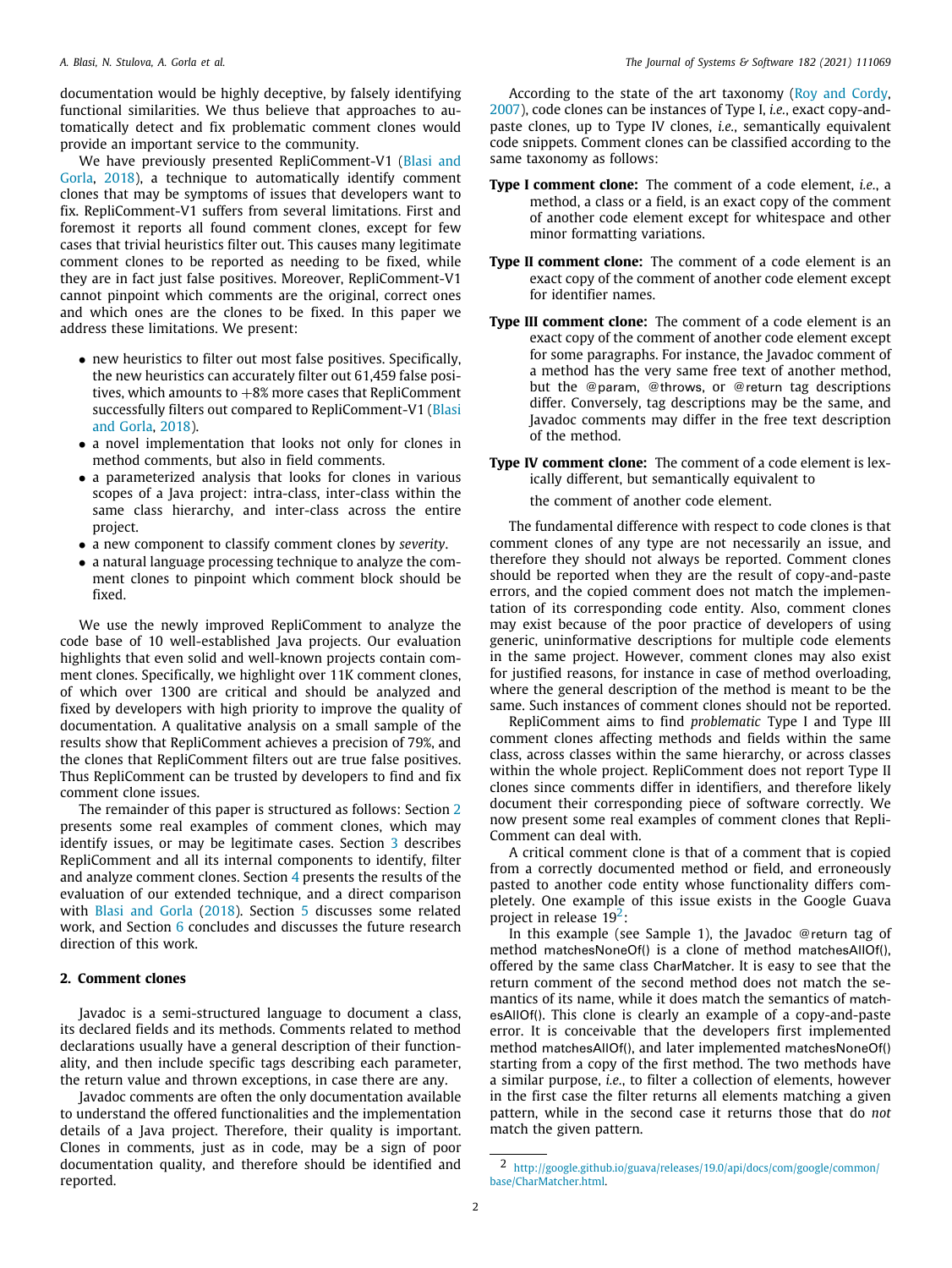|                | /**                                                           |
|----------------|---------------------------------------------------------------|
|                | * @return true if this matcher matches every character in the |
| 3              | * sequence, including when the sequence is empty.             |
|                | $\ast/$                                                       |
|                | public boolean matchesAllOf(CharSequence sequence) {  }       |
|                |                                                               |
|                | /**                                                           |
|                | * @return true if this matcher matches every character in the |
| $\overline{3}$ | * sequence, including when the sequence is empty.             |
|                | $\ast/$                                                       |
|                | public boolean matchesNoneOf(CharSequence sequence) {  }      |
|                |                                                               |

<span id="page-2-4"></span>*Sample 1: Comment clone due to copy-and-paste error.*

Comment clones may also be examples of poor documentation that could be improved to offer a better understanding for developers. See the following example from a non-public class in the Apache Hadoop project release 2.6.5:

1 */*∗∗ 2 ∗ *@return true or false* 3 ∗*/* 4 @InterfaceAudience.Public<br>5 @InterfaceStability.Evolvine @InterfaceStability.Evolving 6 **public synchronized static boolean** isLoginKeytabBased() **throws IOException**  $7 \mid \{ \dots \}$ 1 */*∗∗  $\begin{array}{c|c} 2 & * \text{ @return true or false} \\ 3 & * \end{array}$ 3 ∗*/* 4 **public static boolean** isLoginTicketBased() **throws** IOException { . . . }

*Sample 2: Comment clone of poor information.*

These two methods offered by class UserGroupInformation have exactly the same comment regarding the postcondition. It states that the methods return either true or false, which is correct. However, the documentation is uninformative, since any boolean method obviously returns either true or false. A more useful documentation should state what the boolean value represents, *e.g.*, whether it is a system component status, or the result of a conditional check. Such clones are symptoms of documentation that could be improved, and thus RepliComment aims to report them as well.

Not all comment clones are necessarily an issue to report to developers. They may occur for legitimate reasons, such as when two methods offer the same functionality. The following example comes from class SolrClient of the Apache solr library release  $7.1.0^3$  $7.1.0^3$ :

<span id="page-2-1"></span>

|                | /**                                                                    |
|----------------|------------------------------------------------------------------------|
|                | * Deletes a single document by unique ID                               |
| 3              | * @param collection the Solr collection to delete the document<br>from |
|                | * @param id the ID of the document to delete<br>$\ast/$                |
| 6              | public UpdateResponse deleteById(String collection, String id) { }     |
|                | /**                                                                    |
| $\overline{2}$ | * Deletes a single document by unique ID                               |
| $\overline{3}$ | * @param id the ID of the document to delete                           |
| 4              | $\ast/$                                                                |
|                | <b>public</b> UpdateResponse deleteById(String id) {  }                |
|                | <b>Sample 3:</b> Legitimate comment clone due to method overloading.   |

The clone in this case affects the free text in the Javadoc comments. Methods deleteById(), however, are an example of

function overloading. Given that they have similar purposes, it is legitimate for their method descriptions to be identical. The difference between these two methods, which lies in their parameter lists, is properly documented through the custom @param tags.

# **3. RepliComment components**

<span id="page-2-0"></span>[Fig.](#page-3-0) [1](#page-3-0) shows at a high level the main components of Repli-Comment and its workflow. RepliComment analyzes an entire Java project, searching for code clones across various scopes. By default it looks for clones within the same class (*i.e.*, intraclass), however, upon changing the configuration, it can search for clones also across all Java classes, either within the same hierarchy (*i.e.*, intra-hierarchy) or across the whole project (*i.e.*, inter-class).

The *Parser* component (Section [3.1\)](#page-2-2) analyzes the input Java file and for each method declaration it produces a tuple of the method signature and corresponding Javadoc comment. Similarly, it produces a tuple for each class field declaration and its corresponding Javadoc comment. Next, the *Clone detector* component (Section [3.2\)](#page-3-1) takes the tuples produced by the *Parser* and uses several simple syntactic heuristics to filter out *legitimate* clones, marking the rest as being *non-legitimate*. Finally, the *Clone analyzer* component (Section [3.3](#page-3-2)) investigates the *non-legitimate* comment clones. For each case the *Clone analyzer* computes the *severity* level of the clone and uses this to further categorize the clone. Both High and Mild severity levels indicate a *nonlegitimate* comment clone, such as those resulting from copyand-paste errors (as in Sample 1), or containing poor information (as in Sample 2), respectively. A Low severity level can indicate a *legitimate* clone (as in Sample 3), or a false positive result of the analysis, *i.e.*, a case where comments are not actually clones of one another. We now describe each core component of RepliComment in more detail.

### *3.1. Parser*

<span id="page-2-2"></span>The *Parser* component of RepliComment takes as input a single Java file, identifies the list of declared methods and field, and stores all method signatures and field names. For each method and field it then identifies the corresponding Javadoc comment and parses it, extracting the following comment parts, if present:

- **free text:** text in natural language, usually tag-free, typically present at the beginning of the block comment, providing a high-level description of the method or of the field.
- **@param tag:** a method comment block describing a single specific parameter.
- **@return tag:** a method comment block describing the return value of the method, when not void.
- **@throws tag:** a method comment block describing possible exceptional behaviors. @exception tags are treated just like @throws tags.

<span id="page-2-3"></span>The *Parser* is built using the JavaParser library.<sup>[4](#page-2-3)</sup> It includes a pre-processing step that cleans each Javadoc paragraph. Specifically, it removes all whitespace as well as HTML code and any other semantically irrelevant Javadoc tags such as @see and @link. Such tags are not relevant for RepliComment, since they do not help in identifying which code identities the comment refers to, and are therefore discarded. The *Parser* outputs a list of tuples of field names and method signatures, and their respective preprocessed Javadoc comments, where each comment is reduced to a list of labeled comment parts described above.

<sup>3</sup> [https://lucene.apache.org/solr/7\\_1\\_0//solr-solrj/org/apache/solr/client/solrj/](https://lucene.apache.org/solr/7_1_0//solr-solrj/org/apache/solr/client/solrj/SolrClient.html#deleteById-java.lang.String-java.lang.String-) [SolrClient.html#deleteById-java.lang.String-java.lang.String-](https://lucene.apache.org/solr/7_1_0//solr-solrj/org/apache/solr/client/solrj/SolrClient.html#deleteById-java.lang.String-java.lang.String-).

<sup>4</sup> <https://github.com/javaparser/javaparser>.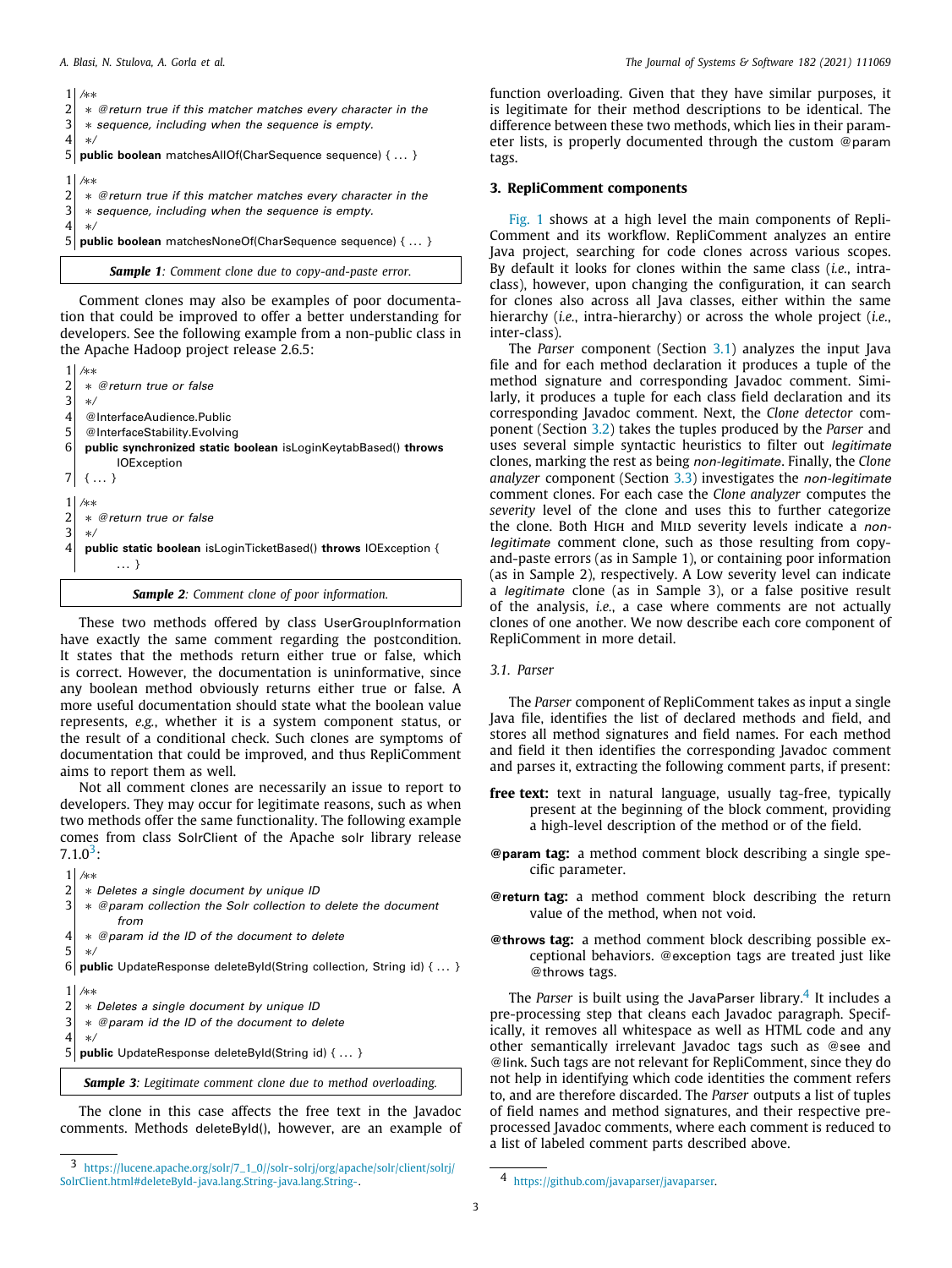

**Fig. 1.** RepliComment components.

#### <span id="page-3-0"></span>*3.2. Clone detector*

<span id="page-3-1"></span>The *Clone detector* aims to identify likely comment clones and distinguish the *legitimate* and *non-legitimate* clones. It loops through all the method and field declarations identified by the *Parser* and looks for Type I clones of whole Javadoc comments. It then proceeds to detect type III clones, *i.e.*, clones of comment parts across different methods. Indeed, a single comment part may be cloned while the rest of the comment is not. In particular, a single comment part may be the free-text summary preceding the Javadoc tags, a @param tag, the @return tag, or a @throws or @exception tag.

The *Clone detector* would thus flag a potential comment clone if two methods (or fields) use the same comment to describe the method (or field), either entirely or just in some parts. However, such a naive check is prone to false positives. Hence, this component uses several heuristics to filter out false positives and only flag real clone suspects. The *Clone detector* operates in two main steps:

1. It takes the tuples produced by the *Parser* (Section [3.1\)](#page-2-2), and compares each comment block with the same type of comment blocks of all the other methods withing the same file or across files, according to the desired scope.

First, it compares whole Javadoc blocks to check whether there are *whole comment* clones documenting methods. This differs from RepliComment-V1 [\(Blasi and Gorla](#page-12-1), [2018\)](#page-12-1), which never looked for whole comment clones. Then, it proceeds with the comparison of single *comment parts*: it compares each @param tag comment with other @param comments and so on. For fields, the comment always consists of the free-text part only.

2. When the *Clone detector* finds that two or more clones of as Javadoc comment, it checks whether the clone might be *legitimate* or *non-legitimate*. RepliComment never considers whole Javadoc comment clones to be *legitimate*, and we explain why in Section [3.3.](#page-3-2)

RepliComment-V1

considered a cloned comment *part* to be potentially *legitimate* if it satisfied any of the following heuristics:

- the clone is found in methods with the same (overloaded) names,
- the comment describes the same exception type, or
- the clones affect parameters that have the same name.

RepliComment now additionally employs the following heuristics:

• An exception comment must consist of at least 4 words and must not match a generic exception description pattern (recognized via a regex). We have observed that three words are insufficient to express the conditions under which an exception is thrown; furthermore certain generic patterns, such as *''@throws exception for any kind of error'',* are common.

- The clone concerns @return tags of methods with the same, non-primitive return type. This is useful for filtering out APIs with methods that always update the class instance and return it, for which it is legitimate to have comments such as *''@return a reference to this''.*
- Constructors without parameters are allowed to have cloned comments, since they can have very generic comments, according to the official Oracle guide to writing good Javadoc documentation.<sup>[5](#page-3-3)</sup>
- <span id="page-3-3"></span>• Fields with same name in different classes are allowed to have the same comment.

Finally, clones processed by the heuristics are stored in a csv report file as tuples with the following items:

- the fully qualified name of the class,
- the signature of the first method or field,
- the signature of the second method or field,
- the type of cloned Javadoc comment part (*i.e.*, whole, freetext, @param, @return or @throws),
- the cloned text, and
- a value indicating if the clone is considered *legitimate* or rather *non-legitimate* by the *Clone detector*.

The csv report is the input to the next component, which performs an analysis of the clone suspects to determine their severity level.

# *3.3. Clone analyzer*

<span id="page-3-2"></span>The *Clone analyzer* [\(Stulova et al.,](#page-13-4) [2020\)](#page-13-4) takes as input the csv file produced by the *Clone detector* and performs an analysis only on comment clones flagged as *non-legitimate*. Clones flagged as *legitimate* are ignored, trusting the judgment of the heuristics described in Section [3.2](#page-3-1). This way, the heuristics act as a filter on all the possible cases of comment clones that can be encountered in a Java project and may contain a high number of false positives. Since the *Clone analyzer* needs to perform a careful analysis on each suspect, the heuristic filter helps to significantly reduce the computational effort.

*Clone analysis algorithm.* We now describe how the *Clone analyzer* computes its analysis. We present its pseudo-code in algorithm [1](#page-4-0), specifically referring to method comments since they are the most complex to deal with. When dealing with field names instead of method signatures, the reasoning about similarity thresholds is the same.

As we see in line 3 of algorithm [1,](#page-4-0) the *Clone analyzer* first checks whether the clone under analysis is a whole Javadoc comment clone. Such types of clones need special consideration. As the official Oracle guide to the Javadoc tool explicitly specifies,

<sup>5</sup> [https://www.oracle.com/technical-resources/articles/java/javadoc](https://www.oracle.com/technical-resources/articles/java/javadoc-tool.html#defaultconstructors)[tool.html#defaultconstructors.](https://www.oracle.com/technical-resources/articles/java/javadoc-tool.html#defaultconstructors)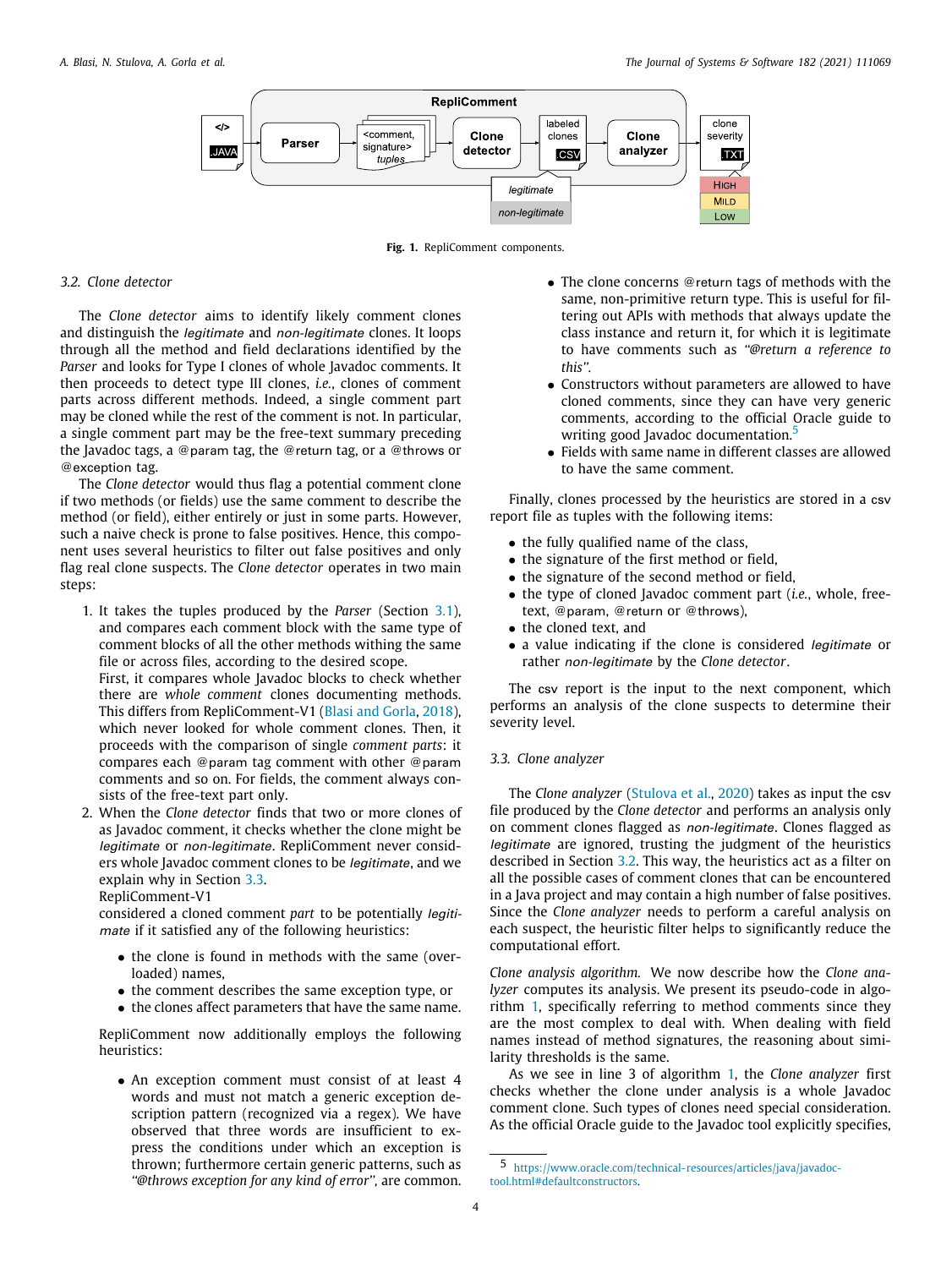#### <span id="page-4-0"></span>**Algorithm 1** Clone analyzer

| 1: $\ell^{**}$ Given a pair of method signatures and the cloned Javadoc comment, return |
|-----------------------------------------------------------------------------------------|
| the severity score of the clone as a warning */                                         |
| 2: function<br>ANALYZE-COMMENT-CLONES(methodSignature 1,<br>methodSignature2,           |
| clonedJavadoc)                                                                          |
| 3:<br><b>if</b> cloned avadoc is of type WHOLE_JAVADOC_BLOCK then                       |
| 4:<br>if IS-OVERLOADING(methodSignature1, methodSignature2) then                        |
| 5:<br>REPORT(Please document parameter)                                                 |
| 6:<br>WARN(MILD_SEVERITY) & EXIT                                                        |
| 7:<br>else                                                                              |
| 8:<br>REPORT(Not overloading: fix these comments)                                       |
| 9:<br>WARN(HIGH_SEVERITY) & EXIT                                                        |
| 10:<br>m1Sim = COMPUTE-SIMILARITY(methodSignature1, clonedJavadoc)                      |
| 11:<br>m2Sim = COMPUTE-SIMILARITY(methodSignature2, clonedJavadoc)                      |
| if $m1Sim < MIN$ -THRESHOLD and $m2Sim < MIN$ -THRESHOLD then<br>12:                    |
| 13:<br>REPORT(Please fix poor info comment)                                             |
| 14:<br>WARN(MILD_SEVERITY)                                                              |
| 15:<br>if m1Sim $> 0.50$ and m2Sim $> 0.50$ then                                        |
| 16:<br>REPORT(This looks like a false positive)                                         |
| WARN(LOW_SEVERITY)<br>17:                                                               |
| 18:<br>if $ m1Sim - m2Sim  > DIFF-THESHOLD$ then                                        |
| 19:<br>REPORT(Please fix method with lowest sim score)                                  |
| 20:<br>WARN(HIGH_SEVERITY)                                                              |
| 21:<br>else                                                                             |
| 22:<br>REPORT(Fix these comments)                                                       |
| 23:<br>WARN(HIGH_SEVERITY)                                                              |
|                                                                                         |
|                                                                                         |

<span id="page-4-1"></span>developers should *''write summary sentences that distinguish overloaded methods from each other''*. [6](#page-4-1) Hence, when a *whole* Javadoc comment is cloned, RepliComment assumes there is some sort of issue no matter if the methods are overloaded or not. In other words, whole Javadoc comment clones are never considered *legitimate* by the *Clone detector*, and are never labeled as Low severity issue by the *Clone analyzer*. In case of overloading, the *Clone analyzer* flags such an issue as MILD severity, and Repli-Comment will report the problem suggesting the developer to correctly document the difference in the parameters. Otherwise, the *Clone analyzer* flags the issue as High severity. We assume that there are major issues to fix if unrelated methods have the same comment.

In lines 10 and 11 of algorithm [1](#page-4-0), the *Clone analyzer* computes the similarity scores between the cloned comment and each of the involved methods (we explain the details of this computation below). The similarity scores are used to determine whether the clone is a Low, MILD or HIGH severity issue:

- Both methods can achieve a very low similarity score with respect to the cloned comment (line 12): the assumption is that the comment is so generic that it does not document well enough either of the methods. We set the min-THRESHOLD value to 0.25, based on empirical evidence that this value is the best balance to detect correct matches, while limiting false positives. This is a MILD severity issue, and the *Clone analyzer* requires the developer to add more detail to the comment for those methods.
- Both methods can achieve a very high similarity score with respect to the cloned comment (line 15): in this case the comment looks good enough for both. These cases were not filtered out by the heuristics of the *Clone detector* in Section [3.2,](#page-3-1) but look like false positives nonetheless. Thus, they are reported to be Low severity issues by the *Clone analyzer*.
- If none of the above cases hold, then first we consider the case where one method achieves a significantly better similarity score than another. The method that achieves the highest similarity score is assumed to be the real owner of the comment, while the other is reported to be the victim of

a mistaken copy-paste. We set the DIFF-THRESHOLD value to 0.1, once again due to empirical evidence. If both methods have very close similarity scores, both comments are reported as needing correction. Comment clones for which the owner is clearly distinguishable tend to be Type III clones, such as the one in Sample [2.](#page-2-4) Indistinguishable comments, instead, mostly belong to Type I clones, i.e. whole comment clones. Such comments are not overly generic, but at the same time, they are not informative enough to highlight the distinction between two different code elements. This case is reported as a HIGH severity issue, urging the developer to fix the wrongly-documented method(s).

We now expand on the description of how a similarity score between a method and its comment is computed.

*Method-comment similarity computation.* We take the full method signature and the part of the method comment marked by Repli-Comment as a likely clone and compute the similarity between them based on natural language cues present in each of them. Our underlying assumption here is that both the comment text and the identifiers in the signature (method name, parameter names, type identifiers *etc.*.) are written in the same language. This allows us to rely on natural language processing (NLP) techniques to extract vocabularies of each entity, and use the similarity of vocabulary-based representations as a proxy for methodcomment similarity.

The first step in the similarity computation is source text processing. For text in comment parts it means identifying full period-terminated sentences using the Stanford CoreNLP toolkit ([Manning et al.](#page-12-8), [2014](#page-12-8)), in case the comment consists of more than one sentence. Next, for each sentence we split all source code identifiers present into their individual constituents and expand all detected abbreviations. We selected an existing list of common English abbreviations, and extended it with widely-known abbreviations used in IT and Java projects. Our custom abbreviation expansion list can be straightforwardly substituted by other expansion lists, such as those from the dataset of [Newman et al.](#page-12-9) ([2019\)](#page-12-9). Finally, we reduce each word to its stem, and we filter out common English stop words using the ''Default English stopwords list".<sup>[7](#page-4-2)</sup> After this step we transform the resulting text into a bagof-words (BoW) representation. For the method signatures the pre-processing steps are similar, though in this case we start directly with identifier splitting.

<span id="page-4-2"></span>After we have obtained two bag-of-words representations, we evaluate their similarity based on the occurrence of common words, for which we employ the *cosine similarity* measure. For a pair of BoWs we consider them to be related if the similarity measure value is above a threshold of 0.25 (MIN-THRESHOLD value in the Algorithm [1\)](#page-4-0), on a scale from 0 (no similarity at all) to 1 (exact similarity).

*Clone severity computation.* After computing the similarity scores, RepliComment assigns a degree of severity to the issue (Low, MILD, or HIGH) as described previously. Finally, RepliComment exports the results of its evaluation to a text (.txt) report file with a separate entry for each issue category. Each file reports:

- 1. the record in the csv file of clone suspects
- 2. the specific Java class the clone is from
- 3. a description of the issue(s) encountered
- 4. fix suggestions, which differ depending on the type of issue:

<sup>6</sup> [https://www.oracle.com/technical-resources/articles/java/javadoc](https://www.oracle.com/technical-resources/articles/java/javadoc-tool.html#doccommentcheckingtool)[tool.html#doccommentcheckingtool.](https://www.oracle.com/technical-resources/articles/java/javadoc-tool.html#doccommentcheckingtool)

<sup>7</sup> <https://www.ranks.nl/stopwords>.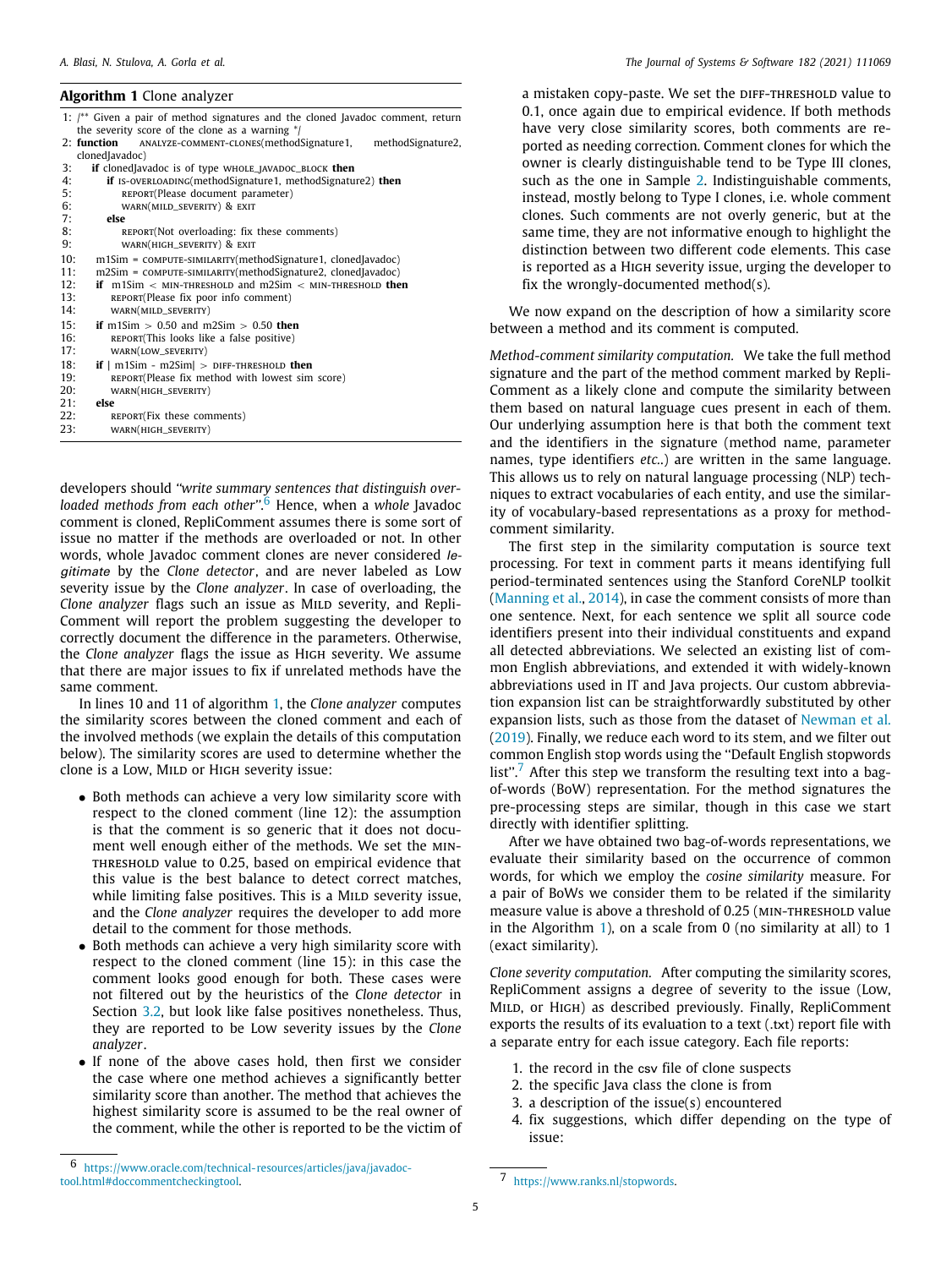- (a) in the case of a High severity issue, RepliComment points out which field or method is the one more related to the cloned comment, suggesting to fix the documentation of the other field or method
- (b) in the case of a MILD severity issue, RepliComment warns the user that the comment cloned across different fields or methods seems too generic, hence suggesting to fix each comment by providing more detail
- (c) in the case of a Low severity issue, RepliComment warns the user of the clone found, but specifies that she may want to ignore the issue because it is likely a false positive (legitimate clone)

A portion of the txt file reporting High severity issues looks like listing [1:](#page-5-1)

# Listing 1: RepliComment Results file example

<span id="page-5-1"></span>1 −−−− Record #53 file:2020\_JavadocClones\_log4j.csv −−−−

2 In **class**: org.apache.log4j.lf5.LogRecord

4 1) The comment you cloned:"(@return)The LogLevel of this record."

5 seems more related to <LogLevel getLevel()> than <Throwable

6 getThrown()>

8 It is strongly advised to document method <Throwable getThrown()> with 9 a different, appropriate comment.

11 | −−−− Record #152 file:2020\_JavadocClones\_hadoop−hdfs.csv −−−− 12 In **class**: org.apache.hadoop.hdfs.util.LightWeightLinkedSet

14 1) The comment you cloned:"(@return)first element"<br>15 seems more related to <T pollFirst()> than <l.ist poll

seems more related to <T pollFirst()> than <List pollN(**int** n)>

17 It is strongly advised to document method <List pollN(**int** n)> with 18 a different, appropriate comment.

# **4. Evaluation**

<span id="page-5-0"></span>In our evaluation we aim to understand the accuracy of Repli-Comment in *identifying and categorizing* comment clone issues. We also conduct a qualitative analysis of the results to investigate whether the issues reported as High severity, which are supposed to be the most worrisome comment clones, are indeed critical documentation issues that developers should fix. Finally, we compare the clone issues reported by RepliComment and by a code clone detection tool to study the correlation between code and comment clones.

For our empirical evaluation we select and analyze 10 projects among the most popular and largest repositories on GitHub, as listed in [Table](#page-5-2) [1.](#page-5-2) Specifically, in our study we include projects developed in Java, since RepliComment targets this programming language, and these projects include a considerable number of classes documented with Javadoc. We selected these projects because they belong to different companies and developers (*e.g.*, Google, Apache, Eclipse), and thus the study is not biased towards specific documentation styles.

# *4.1. Evaluation protocol and research questions*

We resort to the official GitHub API<sup>[8](#page-5-3)</sup> to obtain the source code of each subject listed in [Table](#page-5-2) [1](#page-5-2). For each project repository we run RepliComment on its source code to identify comment clones of different severity and category, and then further examine the results *manually* to assess their quality.

The manual analysis of the results involves the output of the *Clone detector*, as described in Section [3.2,](#page-3-1) as well as the output of the *Clone analyzer* described in Section [3.3](#page-3-2), which reports

#### **Table 1**

| Subjects used for the evaluation of RepliComment. For each subject we report |  |  |  |  |  |
|------------------------------------------------------------------------------|--|--|--|--|--|
| the number of implemented classes, the lines of Java code and the stars on   |  |  |  |  |  |
| GitHub as of July 2020.                                                      |  |  |  |  |  |

<span id="page-5-2"></span>

| Project             | Classes | LOC             | Github $\star$ |
|---------------------|---------|-----------------|----------------|
| elasticsearch-6.1.1 | 2906    | 300k            | 50k            |
| hadoop-common-2.6.5 | 1450    | 180k            | 11k            |
| vertx-core-3.5.0    | 461     | 48k             | 11k            |
| spring-core-5.0.2   | 413     | 36k             | 38k            |
| hadoop-hdfs-2.6.5   | 1319    | 262k            | 11k            |
| log4j-1.2.17        | 213     | 21k             | 718            |
| guava-19.0          | 469     | 70k             | 38k            |
| rxjava-1.3.5        | 339     | 35k             | 43k            |
| lucene-core-7.2.1   | 825     | 103k            | 4k             |
| solr-7.1.0          | 501     | 50 <sub>k</sub> | 4k             |
| Total               | 1665    | 1105k           |                |

the comment clones that deserve the developer's attention and classifies them by different severity levels. We analyze the intermediate output of the *Clone detector* to evaluate its ability to discard *legitimate* cases and discerning them from comment clones that deserve further analysis, the *non-legitimate* cases. We look into the final output, instead, to evaluate the ability of RepliComment to correctly classify comment clones.

Note that both outputs contain a high number of comment clones, as we will show in later sections. For this reason, we conduct our manual inspection on random *samples* of cases. To randomly select a sample to evaluate manually, we grep all the Record # lines, such as lines 1 and 11 in listing [1](#page-5-1), and then shuffle the desired number via the shuf GNU core utility. Details on the sizes of our samples follow in the respective answers to the research questions.

We now outline the research questions of our study.

- *RQ1: Are comment clones prevalent in popular Java projects?* We perform a quantitative study on all the classes of all the projects listed in [Table](#page-5-2) [1](#page-5-2) to motivate this work. We report the numbers of HIGH, MILD and Low severity cases that we find in each subject, and we report the results in Section [4.2.](#page-6-0)
- *RQ2: How accurate is RepliComment at differentiating legitimate and non-legitimate comment clones?* It is essential that RepliComment be able to differentiate between clones that developers should analyze and fix (*nonlegitimate* clones), and clones that are *legitimate*. We manually analyze 225 samples of the HIGH, MILD and Low severity cases that RepliComment reports as *non-legitimate* to assess whether they are false positives. Moreover, we manually analyze 200 samples among the cases that RepliComment flags as *legitimate* to assess if they are false negatives. We report the results of this evaluation in Section [4.3](#page-7-0).
- *RQ3: How effective are the newly-introduced heuristics at filtering our legitimate cases?* RepliComment-V1 [\(Blasi and Gorla,](#page-12-1) [2018\)](#page-12-1) did not include all the heuristics and further improvements that we now implement. We evaluate how effective they are at reducing the number of false positives against the RepliComment-V1 implementation, and we present these results in Section [4.4.](#page-9-0)
- <span id="page-5-3"></span>• *RQ4: How accurate is RepliComment at classifying the severity of non-legitimate comment clones?* We examine the manually analyzed samples of the previous research question, focusing on how accurate RepliComment is at flagging HIGH, MILD and Low severity cases as such. The results of this evaluation appear in Section [4.5](#page-9-1)
- *RQ5: Can RepliComment correctly identify the cloned vs. the original comment?*

When RepliComment finds an instance of a *non-legitimate* comment clone due to a copy-paste error, it reports which

<sup>8</sup> <https://developer.github.com/v3/>.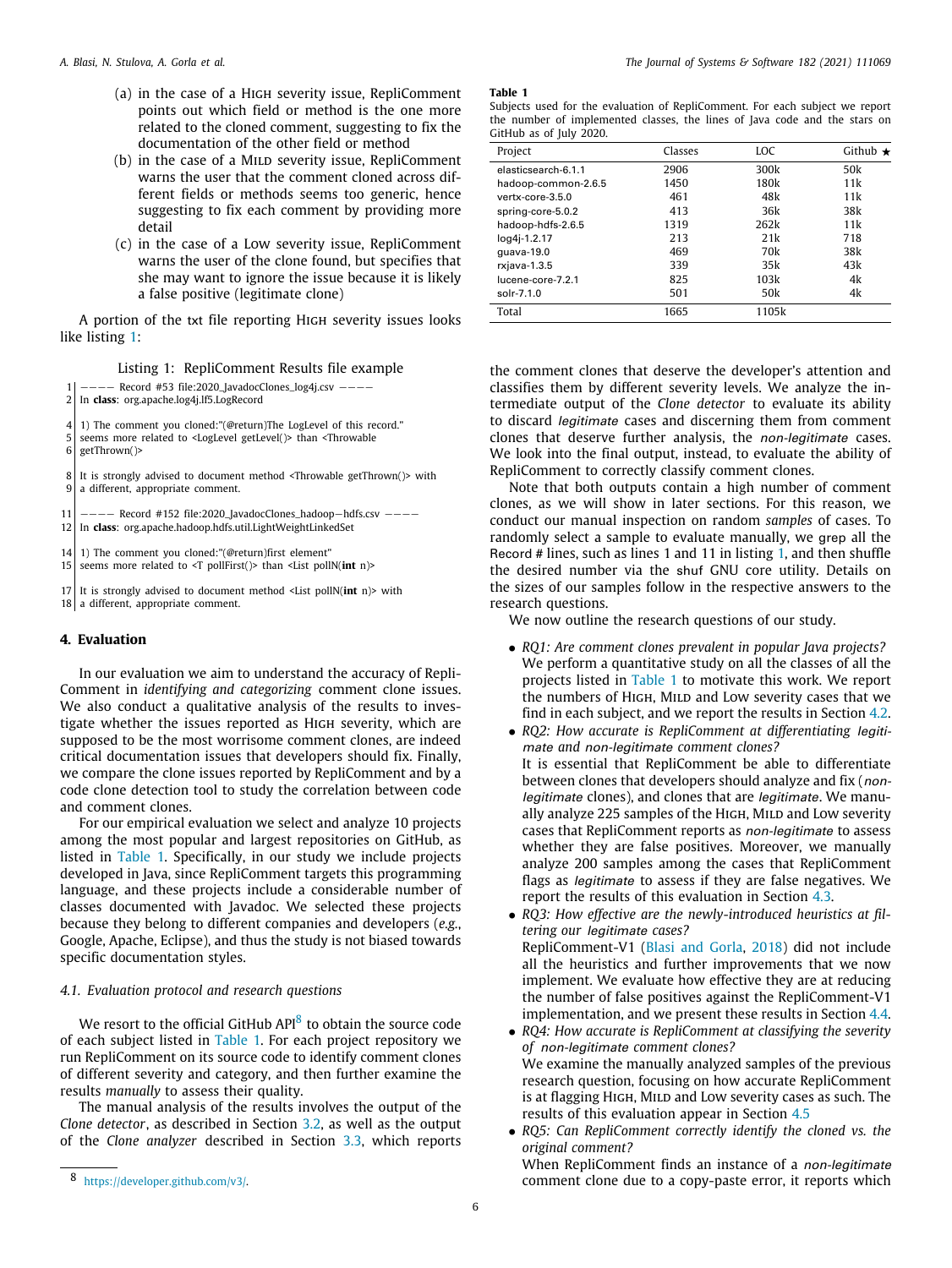<span id="page-6-1"></span>Quantitative results of the **method** comment clones reported by RepliComment on each analyzed project.

| Project                 | Low          |              | MILD     |              | Нісн           |          | Tot. issues | Legit        |
|-------------------------|--------------|--------------|----------|--------------|----------------|----------|-------------|--------------|
|                         | CP           | WC           | CP       | WC           | CP             | WC       |             |              |
| elasticsearch           | 111          | $\Omega$     | 23       | 567          | 30             | 184      | 915         | 2221         |
| HIERARCHY               | $+4$         | $+39$        | $+2$     | $+21$        | 0              | $+6$     | $+72$       | $+51$        |
| <b>INTER-CLASS</b>      | $+924$       | $+28857$     | $+138$   | $+82$        | $+117$         | $+899$   | $+31017$    | $+4323$      |
| hadoop-common           | 100          | $\mathbf{0}$ | 75       | 173          | 28             | 4        | 380         | 3859         |
| <b>HIERARCHY</b>        | $+2$         | $+15$        | $\Omega$ | $\Omega$     | 0              | $+1$     | $+18$       | $+97$        |
| <b>INTER-CLASS</b>      | $+64$        | $+84$        | $+569$   | $+17$        | $+55$          | $+6$     | $+795$      | $+2314$      |
| vertx-core              | 33           | $\bf{0}$     | 139      | 53           | 795            | 4        | 1024        | 17433        |
| HIERARCHY               | 0            | $+1$         | $+2$     | $\bf{0}$     | 0              | $+3$     | $+6$        | $+378$       |
| <b>INTER-CLASS</b>      | $+368$       | $+115$       | $+1636$  | 0            | $+5579$        | $+13$    | $+7711$     | $+109558$    |
| spring-core             | 46           | $\mathbf{0}$ | 78       | 83           | 15             | 6        | 228         | 2089         |
| HIERARCHY               | $+1$         | $\mathbf{0}$ | 0        | $+3$         | $+1$           | 0        | $+5$        | $+75$        |
| <b>INTER-CLASS</b>      | $+192$       | $\bf{0}$     | $+5$     | $+8$         | $+11$          | $\bf{0}$ | $+216$      | $+964$       |
| hadoop-hdfs             | 23           | $\Omega$     | 184      | 13           | $\overline{7}$ | 13       | 240         | 1198         |
| HIERARCHY               | $+1$         | $+11$        | $+12$    | $\Omega$     | $+1$           | $+1$     | $+26$       | $+71$        |
| <b>INTER-CLASS</b>      | $+19$        | $+608$       | $+1131$  | $+10$        | $+12$          | $+3$     | $+1783$     | $+897$       |
| log4j                   | 1            | $\mathbf{0}$ | 3752     | 437          | 1              | 18       | 4209        | 16689        |
| HIERARCHY               | 0            | $+2$         | 0        | $\mathbf{0}$ | $\bf{0}$       | $\bf{0}$ | $+2$        | $+1434$      |
| <b>INTER-CLASS</b>      | $+16$        | $+6$         | $+3752$  | $+9$         | $+1$           | $+4$     | $+3788$     | $+18615$     |
| guava                   | 75           | $\mathbf{0}$ | 63       | 215          | 77             | 63       | 493         | 1122         |
| <b>HIERARCHY</b>        | $+2$         | $+1$         | $+127$   | $+44$        | 0              | $+4$     | $+178$      | $+79$        |
| <b>INTER-CLASS</b>      | $+16$        | $+9$         | $+2066$  | $+49$        | $+20$          | $+6$     | $+2166$     | $+4091$      |
| rxjava                  | 3558         | $\mathbf{0}$ | 12       | 15           | 48             | 4        | 3637        | 11533        |
| <b>HIERARCHY</b>        | 0            | $\mathbf{0}$ | $\Omega$ | $\Omega$     | $\Omega$       | 0        | 0           | $\pmb{0}$    |
| <b>INTER-CLASS</b>      | $+2$         | $+3$         | $+13$    | $+12$        | $+5$           | $\bf{0}$ | $+35$       | $\mathbf{0}$ |
| lucene-core             | 25           | $\mathbf{0}$ | 84       | 65           | $\mathbf{1}$   | 50       | 225         | 1062         |
| HIERARCHY               | $+5$         | $+6$         | $+4$     | $\Omega$     | $\bf{0}$       | $+2$     | $+17$       | $+295$       |
| <b>INTER-CLASS</b>      | $+345$       | $+118$       | $+516$   | $+710$       | $+6$           | $+46$    | $+1741$     | $+4268$      |
| solr                    | 1            | $\mathbf{0}$ | 3        | 9            | 2              | 2        | 17          | 4253         |
| HIERARCHY               | 0            | $+1$         | 0        | $\Omega$     | $\bf{0}$       | 0        | $+1$        | $+14$        |
| <b>INTER-CLASS</b>      | $\mathbf{0}$ | 0            | $\bf{0}$ | $+2$         | $+1$           | $\bf{0}$ | $+3$        | $+689$       |
| Total, INTRA-CLASS      | 3973         | $\mathbf{0}$ | 4413     | 1630         | 1004           | 348      | 11368       | 61459        |
| Additional, HIERARCHY   | 15           | 76           | 147      | 68           | 2              | 17       | 325         | 2494         |
| Additional, INTER-CLASS | 1946         | 29800        | 9826     | 899          | 5807           | 977      | 49255       | 145719       |

comment of the pair is the one that should likely be fixed. We evaluate how accurate this information is in Section [4.6.](#page-10-0)

• *RQ6: To what extent do comment clones detected by RepliComment correlate with code clone issues?* We investigate how often RepliComment reports comment

clone issues for methods that are detected as clones by code clone detection tools, and report our findings in Section [4.7.](#page-11-1)

The following subsections present our answers to the research questions. Overall, we manually analyze over *500 cases* of comment clones.

# *4.2. RQ1: Prevalence of comment clones*

<span id="page-6-0"></span>[Table](#page-6-1) [2](#page-6-1) shows the complete quantitative data that RepliComment outputs for the *method* comment clone search. We report the number of comment clones by type of clone  $(CP -$  comment part, WC — whole comment) and severity of the issue (Low, MILD or HIGH). For each project, the first row reports the results of running RepliComment with default scope search (*i.e.*, Intraclass); the second row (Hierarchy) reports the additional clones with class hierarchy scope; and the last row (INTER-CLASS) the additional clones with INTER-CLASS search scope.

RepliComment reports a total of 11,368 method comment clones considered to be potential issues, and discards 61,459 comment clones considered to be *legitimate*. For the hierarchy search, RepliComment reports 325 additional potentially harmful clones, while it flags 2494 additional *legitimate* clones. Finally, for the inter-class search, RepliComment reports 49,255 additional clones, while 145,719 more clones are labeled as *legitimate*.

- *legitimate* We can see that the vast majority of the comment clones are not harmful. The total of 209,672 comment clones labeled as *legitimate* by the *Clone detector* heuristics are not subsequently analyzed by the *Clone analyzer*, and therefore are not reported to developers. 60,948 are left to be analyzed, namely, 23% of the total reported issues.
	- Low In the intra-class search, 3973 cases, *i.e.*, 35% of the 11,368 *non-legitimate* reported issues, are considered to be Low severity issues, and they all come from comment part clones.

In hierarchy search, this is the case for 91 cases of 325 (or 28%), 15 for comment part clones and 76 for whole comment clones.

For inter-class search, 31746 (1946 comment parts, 29,800 whole comments) are Low severity issues over a total of 49,255 (or 64%).

- This means that the *Clone analyzer* component of RepliComment thinks all those cases might be false positives, despite overcoming the filtering heuristics of the *Clone detector* (Section [3.2](#page-3-1)). Thus, RepliComment is able to prune additional clones thanks to the analysis phase.
- MILD In the intra-class search, 53% of the 11,368 issues, consisting of 4413 clones of comment parts, and 1630 clones of whole comments, are considered to be MILD severity issues by RepliComment. The same applies in the hierarchy search in 66%, and in inter-class search in 22% of the times, respectively.

This means that large proportions of problematic comment clones are considered to be due to poor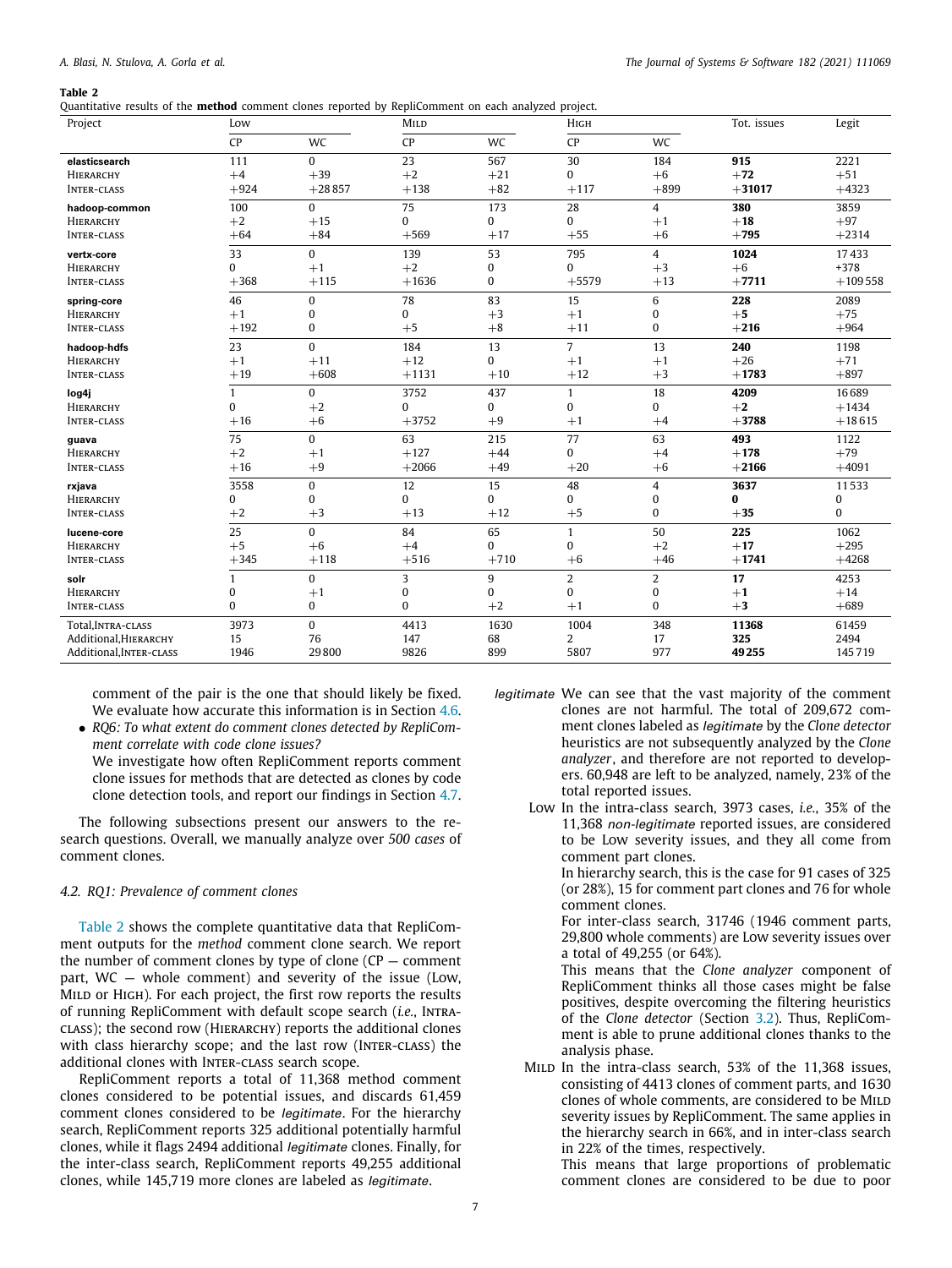| Project                 | Low            | MILD           | HIGH         | Tot. issues | Legit        |
|-------------------------|----------------|----------------|--------------|-------------|--------------|
| elasticsearch           | $\overline{2}$ | 1              | $\Omega$     | 3           | 0            |
| <b>HIERARCHY</b>        | $\theta$       | $\theta$       | $\bf{0}$     | $\bf{0}$    | $\bf{0}$     |
| <b>INTER-CLASS</b>      | $\theta$       | $\mathbf{0}$   | $\Omega$     | $\bf{0}$    | $+19$        |
| hadoop-common           | $\mathbf{1}$   | 21             | $\Omega$     | 22          | $\mathbf{0}$ |
| <b>HIERARCHY</b>        | $\mathbf{0}$   | $\Omega$       | $\Omega$     | $\bf{0}$    | $\mathbf{0}$ |
| <b>INTER-CLASS</b>      | $\mathbf{0}$   | $+1$           | $\theta$     | $+1$        | $+6$         |
| vertx-core              | $\mathbf{0}$   | $\bf{0}$       | $\theta$     | $\bf{0}$    | $\mathbf{0}$ |
| HIERARCHY               | $\Omega$       | $\Omega$       | $\theta$     | $\bf{0}$    | $\mathbf{0}$ |
| <b>INTER-CLASS</b>      | $+2$           | $+1$           | $\theta$     | $+3$        | $+14$        |
| spring-core             | 6              | $\bf{0}$       | $\Omega$     | 6           | $\bf{0}$     |
| <b>HIERARCHY</b>        | $\mathbf{0}$   | $\Omega$       | $\theta$     | $\bf{0}$    | $\mathbf{0}$ |
| <b>INTER-CLASS</b>      | $\mathbf{0}$   | $\Omega$       | $\theta$     | $\bf{0}$    | $+7$         |
| hadoop-hdfs             | $\mathbf{1}$   | 3              | $\mathbf{1}$ | 5           | $\mathbf{0}$ |
| HIERARCHY               | $\mathbf{0}$   | $\Omega$       | $\theta$     | 0           | $\mathbf{0}$ |
| <b>INTER-CLASS</b>      | $\bf{0}$       | $\Omega$       | $\mathbf{0}$ | $\bf{0}$    | $+4$         |
| log4j                   | $\theta$       | 3              | $\Omega$     | 3           | $\Omega$     |
| HIERARCHY               | $\mathbf{0}$   | $\bf{0}$       | $\mathbf{0}$ | $\bf{0}$    | $+2$         |
| <b>INTER-CLASS</b>      | $+1$           | $\Omega$       | $\theta$     | $\bf{0}$    | $+65$        |
| guava                   | $\mathbf{0}$   | $\Omega$       | $\Omega$     | $\bf{0}$    | $\mathbf{0}$ |
| HIERARCHY               | $\theta$       | $\Omega$       | $\theta$     | 0           | $\Omega$     |
| <b>INTER-CLASS</b>      | $\mathbf{0}$   | $\Omega$       | $\theta$     | $\bf{0}$    | $+6$         |
| rxjava                  | $\mathbf{0}$   | $\Omega$       | $\Omega$     | $\bf{0}$    | 0            |
| HIERARCHY               | $\mathbf{0}$   | $\bf{0}$       | 0            | 0           | 0            |
| <b>INTER-CLASS</b>      | $\mathbf{0}$   | $\Omega$       | $\Omega$     | $\bf{0}$    | $+3$         |
| lucene-core             | $\mathbf{1}$   | $\overline{4}$ | $\Omega$     | 5           | $\bf{0}$     |
| HIERARCHY               | $\mathbf 0$    | $\bf{0}$       | $\mathbf{0}$ | $\bf{0}$    | $\theta$     |
| <b>INTER-CLASS</b>      | $\bf{0}$       | 4              | $\theta$     | $+4$        | $+10$        |
| solr                    | $\bf{0}$       | $\Omega$       | $\Omega$     | $\bf{0}$    | $\bf{0}$     |
| HIERARCHY               | $\theta$       | $\mathbf{0}$   | $\Omega$     | 0           | $\mathbf{0}$ |
| <b>INTER-CLASS</b>      | $\mathbf 0$    | $\Omega$       | $\mathbf{0}$ | $\bf{0}$    | $\mathbf{0}$ |
| Total, INTRA-CLASS      | 11             | 32             | 1            | 44          | $\bf{0}$     |
| Additional, HIERARCHY   | $\bf{0}$       | $\bf{0}$       | $\mathbf{0}$ | $\bf{0}$    | $+2$         |
| Additional, INTER-CLASS | $+3$           | $+6$           | $\theta$     | $+9$        | $+134$       |

<span id="page-7-1"></span>Quantitative results of the **field** comment clones reported by RepliComment on each analyzed project.

> information quality in the documentation. This is not surprising to us, as our initial hypothesis was that code comment clones are mostly due to lack of proper information rather than oblivious copy-and-paste errors.

High Finally, in the intra-class search, RepliComment reports that 12% of the 11,368 issues, consisting 1,004 cases of clones in comment parts and 348 cases of whole comment clones, are High severity issues. In the hierarchy search this happens only for a small proportion of 6% of cases, and, in the inter-class search, of 14% of cases. Overall, 8155 cases over a total of 60,948 analyzed ones (13%) are considered to be High severity issues. These are the issues that RepliComment considers to need an urgent fix.

[Table](#page-7-1) [3](#page-7-1) shows all clones that RepliComment reports for *field* comment clones. Since field comments have no tags, there is no distinction between comment parts and whole comment clones.

In the intra-class search, RepliComment reports a total of 44 field comment clones considered to be potential issues, while none is considered *legitimate* right away. In the hierarchy search, RepliComment reports no additional potentially harmful clones, while it flags only 2 additional *legitimate* clones. Finally, in the inter-class search, RepliComment reports 9 additional problematic clones, while it labels 134 additional ones as *legitimate*. The overall number of potential issues is 53:

Low A total of 14 issues, hence 26% of the total, are considered of Low severity.

Mild Most of the issues, *i.e.*, 38 (72% of the total), are considered to be of MILD severity, hence providing poor information.

High Only a single issue is considered to be a High severity one, and it is detected through an intra-class search.

Given the results of this experiment, we conclude that comment clones are prevalent even in popular Java projects. The results of the search with different scopes seem to show that RepliComment should better be used either with Intra-class or HIERARCHY scopes, as looking for comment clones with INTERclass scope reports too many method comment clones to be analyzed by developers, despite the ability of RepliComment to filter out many legitimate cases.

# *4.3. RQ2: Accuracy of RepliComment at differentiating legitimate and non-legitimate clones*

<span id="page-7-0"></span>We *manually* analyze some samples of the clones that Repli-Comment identifies as *legitimate* or not to establish the rate of false positives and false negatives. We first present the results regarding method comments, separating clones of comment parts and whole comment clones. We then proceed with the results of field comments.

# *4.3.1. Method comment clones*

*False positives.* We manually inspect all the entries in [Table](#page-6-1) [2](#page-6-1) to ensure a fair sampling, and we remove duplicates to ensure that sampling catches the largest variety of comments. For this purpose, we consider a case to be a duplicate if the comment is exactly the same, but affects multiple method instances. This is likely to happen when developers write generic @throws comments such as *''on error''* for all the documented exceptions, for instance. Note that we draw this distinction for manual analysis, but in reality comment clones affecting multiple methods should all be addressed by developers.

[Table](#page-8-0) [4](#page-8-0) lists the unique comment clone instances after duplicates removal, reporting comment part clones and whole comment clones separately.

We sample entries of [Table](#page-8-0) [4](#page-8-0) by selecting *at least* 10% of the cases for each category (Low, MILD, HIGH for intra-class, hierarchy and inter-class search). We sample 225 issues for intra-class, 63 for hierarchy, and 124 for inter-class search, for a total of 412 issues.

Regarding **intra-class search**, we find:

- For *comment parts*, we have 50 MILD issues and 30 HIGH issues. We disagree on a total of 33 issues, 26 MILD and 7 High. In particular, all 7 High issues are false positives, so such clones are actually legitimate. Among the 26 MILD cases, 22 of them are false positives (the rest should have been considered High severity issues). Thus RepliComment produces **29 false positives** for clones of comment parts.
- For *whole comment* clones, we have 70 MILD issues and 25 High issues. We disagree on a total of **12** issues, 10 Mild and 2 High, and **all of them are false positives**. A common reason why whole clones of comments can still be considered *legitimate* is that an API class is not supported anymore, and its method documentation states so (advising to avoid using the method and pointing to another class, *etc.*.).
- In conclusion, RepliComment reports 45 false positives for a total of 175 samples for intra-class search, which suggests a precision of 74% of RepliComment in intra-class search.

# Regarding **hierarchy search**, we have:

• For *comment parts*, we never disagree with RepliComment in the additional sampled 17 issues (15 MILD and 2 HIGH ones).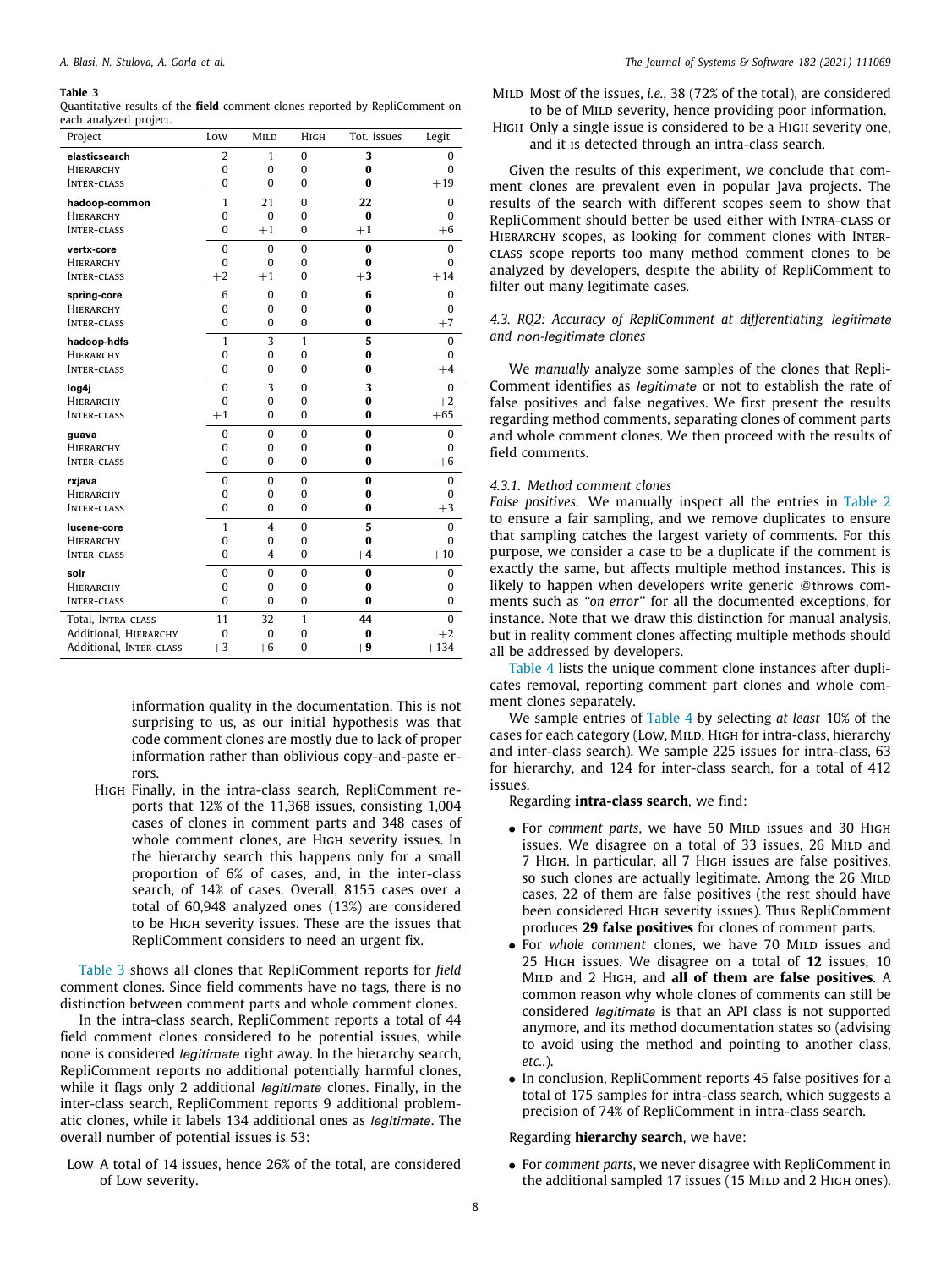<span id="page-8-0"></span>Clones of comment parts and whole comments after duplicate removal.

| Project                 | Comment part clones |                |                |          | Whole comment clones |          |                |                |
|-------------------------|---------------------|----------------|----------------|----------|----------------------|----------|----------------|----------------|
|                         | Low-CP              | Mild-CP        | High-CP        | Total    | Low-WC               | Mild-WC  | High-WC        | Total          |
| elasticsearch           | 111                 | 15             | 6              | 132      | $\mathbf{0}$         | 377      | 103            | 480            |
| HIERARCHY               | $+4$                | $+2$           | $\mathbf 0$    | $+6$     | $+7$                 | $+2$     | $+6$           | $+15$          |
| <b>INTER-CLASS</b>      | $+461$              | $+119$         | $+33$          | $+613$   | $+2$                 | $+10$    | $+503$         | $+515$         |
| hadoop-common           | 34                  | 34             | 13             | 81       | $\bf{0}$             | $\bf{0}$ | $\mathbf{0}$   | $\bf{0}$       |
| HIERARCHY               | $+2$                | $\bf{0}$       | $\mathbf{0}$   | $+2$     | $+15$                | $\bf{0}$ | $+1$           | $+16$          |
| <b>INTER-CLASS</b>      | $+64$               | $+221$         | $+24$          | $+309$   | $+84$                | $+3$     | $+6$           | $+93$          |
| vertx-core              | 27                  | 15             | 14             | 56       | $\mathbf{0}$         | 13       | 6              | 19             |
| HIERARCHY               | 0                   | $+2$           | $\mathbf 0$    | $+2$     | $+1$                 | 0        | $+3$           | $+4$           |
| <b>INTER-CLASS</b>      | $+368$              | $+13$          | $+2$           | $+383$   | $+3$                 | $\Omega$ | $+1$           | $+4$           |
| spring-core             | 46                  | 20             | 12             | 78       | $\bf{0}$             | 46       | 20             | 66             |
| HIERARCHY               | $+1$                | $\mathbf{0}$   | $+1$           | $+2$     | $\bf{0}$             | $+3$     | $\bf{0}$       | $+3$           |
| <b>INTER-CLASS</b>      | $+36$               | $+5$           | $+11$          | $+52$    | 0                    | $+8$     | 0              | $+8$           |
| hadoop-hdfs             | 23                  | 28             | $\overline{7}$ | 58       | $\mathbf{0}$         | 13       | 11             | 24             |
| HIERARCHY               | $+1$                | $+12$          | $+1$           | $+14$    | $+11$                | $\bf{0}$ | $+1$           | $+12$          |
| <b>INTER-CLASS</b>      | $+19$               | $+895$         | $+12$          | $+926$   | $+6$                 | $+10$    | $+3$           | $+19$          |
| log4j                   | 1                   | 1              | 1              | 3        | $\bf{0}$             | 15       | 3              | 18             |
| HIERARCHY               | 0                   | $\mathbf{0}$   | $\mathbf{0}$   | $\bf{0}$ | $+2$                 | 0        | $\mathbf{0}$   | $+2$           |
| <b>INTER-CLASS</b>      | $+16$               | $+1$           | $+1$           | $+18$    | $+6$                 | $+9$     | $+4$           | $+\mathbf{19}$ |
| guava                   | 57                  | 24             | 9              | 90       | $\bf{0}$             | 132      | 48             | 180            |
| HIERARCHY               | $+2$                | $+127$         | $\bf{0}$       | $+129$   | $+1$                 | $+1$     | $+4$           | $+6$           |
| <b>INTER-CLASS</b>      | $+16$               | $+7$           | $+9$           | $+32$    | $+9$                 | $+39$    | $+6$           | $+54$          |
| rxjava                  | 23                  | $\overline{7}$ | 3              | 33       | $\bf{0}$             | 15       | $\overline{2}$ | 17             |
| <b>HIERARCHY</b>        | $\mathbf{0}$        | $\Omega$       | $\Omega$       | 0        | $\bf{0}$             | $\bf{0}$ | 0              | $\bf{0}$       |
| <b>INTER-CLASS</b>      | $+2$                | $+13$          | $+5$           | $+20$    | $+3$                 | $+1$     | $\Omega$       | $+4$           |
| lucene-core             | 25                  | 21             | $\mathbf{1}$   | 47       | $\bf{0}$             | 65       | 24             | 89             |
| HIERARCHY               | $+5$                | $+4$           | $\mathbf 0$    | $+9$     | $+6$                 | $+2$     | $\Omega$       | $+8$           |
| <b>INTER-CLASS</b>      | $+345$              | $+516$         | $+6$           | $+867$   | $+25$                | $+6$     | $+16$          | $+47$          |
| solr                    | 1                   | 3              | $\overline{2}$ | 6        | $\bf{0}$             | 9        | 2              | 11             |
| HIERARCHY               | $\mathbf{0}$        | $\Omega$       | $\bf{0}$       | 0        | $+1$                 | 0        | 0              | $+1$           |
| <b>INTER-CLASS</b>      | $\Omega$            | $\Omega$       | $+1$           | $+1$     | $\bf{0}$             | $+2$     | $\Omega$       | $+2$           |
| Total, INTRA-CLASS      | 1690                | 2105           | 174            | 3969     | 182                  | 781      | 773            | 1736           |
| Additional, HIERARCHY   | 15                  | 147            | 2              | 164      | 44                   | 8        | 15             | 395            |
| Additional, INTER-CLASS | 1327                | 1790           | 104            | 3221     | 138                  | 88       | 539            | 7207           |

- For *whole comment* clones, we never disagree on the assessment made on 10 MILD, while we do disagree for 11 HIGH ones.
- In conclusion, RepliComment achieves a precision of 71% for hierarchy search.

Listing [2](#page-8-1) show an example of a High-severity comment part clone found while exploring a class hierarchy. The same clone was found during an intra-class search (see listing [1](#page-5-1)): Bad clones existing in one class may be replicated in its subclasses, thus perpetuating the issue.

<span id="page-8-1"></span>Listing 2: Hierarchy high-severity issue (RepliComment report)

- 1 −−−− Record #4 file:2020\_JavadocClones\_h\_hadoop−hdfs.csv −−−−
- 2 In **class**: org.apache.hadoop.hdfs.util.LightWeightLinkedSet
- 3 And its superclass: org.apache.hadoop.hdfs.util.LightWeightHashSet
- $5|1$ ) The comment you cloned:"(@return)first element"
- 6 seems more related to <T pollFirst()> than <List pollN(**int** n)>

Finally, for **inter-class search**, we have that:

- For *comment parts*, we disagree with 4 RepliComment assessments over a total of 31 (16 MILD and 15 HIGH).
- For *whole comment* clones, we disagree with 2 assessments over a total of the 65 (10 MILD and 55 HIGH) issues sampled.
- In conclusion, RepliComment reports 6 false positives over a total of 96 issues, achieving a precision of 94%.

As an example, consider Listing [3](#page-8-2). The interesting fact is that the two different classes across which the whole comment was cloned are not in the same hierarchy, and in general have little in common: they do not even belong exactly to the same package.

<span id="page-8-2"></span>Listing 3: Inter-class high-severity issue (RepliComment report)

− Record #6 file:2020\_JavadocClones\_cf\_hadoop−hdfs.csv −−−

- 2 In **class**: org.apache.hadoop.hdfs.tools.offlineEditsViewer.XmlEditsVisitor
- 3 And **class**:<br>4 org.apache 4 org.apache.hadoop.hdfs.tools.offlineImageViewer.TextWriterImageVisitor
- 
- 6 You cloned the whole comment **for** methods 7 < XmlEditsVisitor(OutputStream out)> and
- 8 < TextWriterImageVisitor(String filename, **boolean** printToScreen)>
- 
- 10 The comment you cloned:"(Whole)Create a processor that writes to the
- 11 file named and may or may not also output to the screen, as specified. 12 @param Name of file to write output to @param Mirror output to screen?"
- 13 seems more related to <TextWriterImageVisitor(String filename, **boolean**
- 14 printToScreen)> than <XmlEditsVisitor(OutputStream out)>
- 

*False negatives.* Our heuristics could wrongly flag as *legitimate* some clones that actually represent real issues. Cases marked as *legitimate* are filtered out in the first phase, *i.e.*, they are not analyzed further. Thus, in the case of a false negative, the issue would never be revealed. It is hence important to check that false negatives are not pervasive.

RepliComment marks as *legitimate* the comment clones reported in [Table](#page-6-1) [2](#page-6-1). We do not distinguish between comment parts and whole comments because a whole comment clone can never be considered *legitimate*.

We randomly sample 20 cases for each project and each type of search. If the total number is less than 20 then we analyze all cases. We manually analyze each of the *572 comment clones* to check whether it should indeed be considered to be *legitimate* (*i.e.*, we agree with RepliComment heuristics) or *non-legitimate* (*i.e.*, it is a false negative).

[Table](#page-9-2) [5](#page-9-2) shows that we disagree with the classification as *legitimate* in two comment clones over 572 randomly selected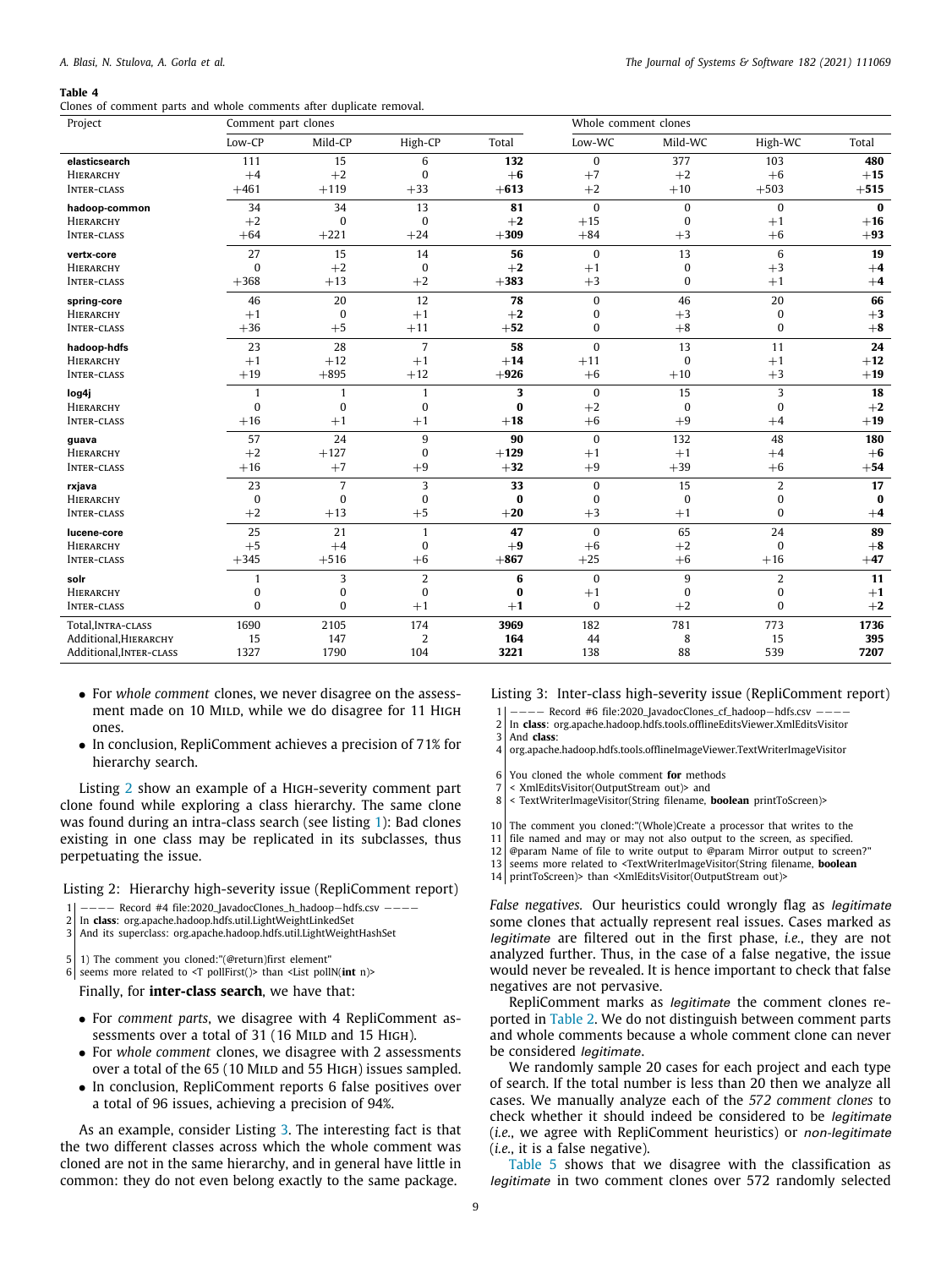<span id="page-9-2"></span>Total of clones considered legitimate by the heuristics.

| Project             | Agree (legit) | Disagree (non-legit) | Precision |
|---------------------|---------------|----------------------|-----------|
| elasticsearch-6.1.1 | 20            | $\bf{0}$             | 100%      |
| <b>HIERARCHY</b>    | 20            | $\mathbf{0}$         | 100%      |
| <b>INTER-CLASS</b>  | 20            | $\mathbf{0}$         | 100%      |
| hadoop-common-2.6.5 | 20            | $\mathbf{0}$         | 100%      |
| <b>HIERARCHY</b>    | 20            | $\mathbf{0}$         | 100%      |
| <b>INTER-CLASS</b>  | 20            | $\mathbf{0}$         | 100%      |
| vertx-core-3.5.0    | 20            | $\mathbf{0}$         | 100%      |
| HIERARCHY           | 19            | 1                    | 95%       |
| <b>INTER-CLASS</b>  | 20            | $\mathbf{0}$         | 100%      |
| spring-core-5.0.2   | 20            | $\mathbf{0}$         | 100%      |
| <b>HIERARCHY</b>    | 20            | $\Omega$             | 100%      |
| <b>INTER-CLASS</b>  | 20            | $\mathbf{0}$         | 100%      |
| hadoop-hdfs-2.6.5   | 19            | 1                    | 95%       |
| HIERARCHY           | 20            | $\mathbf{0}$         | 100%      |
| <b>INTER-CLASS</b>  | 20            | $\mathbf{0}$         | 100%      |
| log4j-1.2.17        | 20            | $\mathbf{0}$         | 100%      |
| HIERARCHY           | 20            | $\Omega$             | 100%      |
| <b>INTER-CLASS</b>  | 20            | $\mathbf{0}$         | 100%      |
| guava-19.0          | 20            | $\mathbf{0}$         | 100%      |
| <b>HIERARCHY</b>    | 20            | $\mathbf{0}$         | 100%      |
| <b>INTER-CLASS</b>  | 20            | $\mathbf{0}$         | 100%      |
| rxjava-1.3.5        | 20            | $\mathbf{0}$         | 100%      |
| HIERARCHY-          |               |                      |           |
| <b>INTER-CLASS</b>  | 20            | $\Omega$             | 100%      |
| lucene-core-7.2.1   | 20            | $\Omega$             | 100%      |
| <b>HIERARCHY</b>    | 20            | $\mathbf{0}$         | 100%      |
| <b>INTER-CLASS</b>  | 20            | $\mathbf{0}$         | 100%      |
| solr-7.1.0          | 20            | $\mathbf{0}$         | 100%      |
| HIERARCHY           | 14            | $\mathbf{0}$         | 100%      |
| <b>INTER-CLASS</b>  | 20            | $\mathbf{0}$         | 100%      |
| Total               | 572           | $\overline{2}$       | 99.7%     |

in total. This means that we find *only two false negatives in our random sampling*. In particular, one is a case of a very generic exception comment that RepliComment's heuristics miss. The second is the case of parameters documented with the same name (for which a comment clone is tolerated), having however, different non-primitive types.

### *4.3.2. Field comments*

*False positives.* Since RepliComment reports a relatively low number of issues for field comments, namely 38 MILD and only one HIGH, we analyze them all. Most of the MILD severity issues, namely 21, are all from hadoop-common. These clones would probably be considered legitimate by developers, since the comment states: *''This constant is accessible by subclasses for historical purposes. If you don't know what it means then you don't need it''.* Hence, we consider these instances to be false positives. We also flag as false positives 3 instances from hadoop-common: in this case, field names are not parsable correctly due to multiple words being merged into a single one (*e.g.*, DFS\_DATATRANSFER\_SERVER\_VARIABLEWHITELIST\_FILE). We agree with the remaining 14 MILD ones, as well as with the single HIGH severity issue (see Listing  $4$ ). This suggests a precision of 39%.

# <span id="page-9-3"></span>Listing 4: Only high-severity issue existing for field clones (RepliComment report)

2 −−−− Record #7 file:2020\_JavadocClones\_fields\_hadoop−hdfs.csv −−−− 3 In **class**: org.apache.hadoop.hdfs.shortcircuit.ShortCircuitCache

seems more related to <cleanerExecutor> than <releaserExecutor>

Listing [4](#page-9-3) shows the only High-severity issue RepliComment finds when exploring field clones, along with its assessment. The clone exists within the same class.

**Table 6**

<span id="page-9-4"></span>Samples of clones marked as non-legitimate before and after new heuristics application.

| Project             | Old heuristics | New heuristics |
|---------------------|----------------|----------------|
| elasticsearch-6.1.1 | 49%            | 29%            |
| hadoop-common-2.6.5 | 10%            | 9%             |
| vertx-core-3.5.0    | 35%            | 6%             |
| spring-core-5.0.2   | 17%            | 10%            |
| hadoop-hdfs-2.6.5   | 9%             | 17%            |
| log4j-1.2.17        | 20%            | 20%            |
| guava-19.0          | 31%            | 31%            |
| rxjava-1.3.5        | 38%            | 24%            |
| lucene-core-7.2.1   | 19%            | 18%            |
| solr-7.1.0          | 16%            | 0.5%           |
| Average             | 24%            | 16%            |

*False negatives.* We sample 20 instances from the 136 total *legitimate* field-level clones, and we confirm that we do agree with all of RepliComment's assessments.

This analysis shows that RepliComment's heuristics can be trusted to filter out many legitimate comment clones, and the rate of false positives is acceptable for practical use.

#### *4.4. RQ3: Improvement of Heuristics over RepliComment-V1*

<span id="page-9-0"></span>We assess how well new heuristics implemented in the clone detector filter out further false positives in RepliComment compared to RepliComment-V1. To compare the effectiveness of the heuristics, we take the intersection of comment clones that RepliComment-V1 and RepliComment identify, and we compare their classification results. [Table](#page-9-4) [6](#page-9-4) presents the percentage of clones that RepliComment-V1 and RepliComment report as nonlegitimate. The ability to report *fewer* issues is positive given the fact that in Section [4.3](#page-7-0) we assessed that heuristics do not cause false negatives. The table highlights the following results:

- In half of the projects (marked in bold font) the decrease of clones marked as *non-legitimate* by the heuristics is significant, going from a minimum reduction of −7% (spring-core-5.0.2) to a maximum of −29% (vertx-core-3.5.0);
- In four projects the reduction was close to non-existent, which means that some false positives are potentially retained, but no new ones are introduced;
- In only one project (hadoop-common-2.6.5) did the number of clones marked as *non-legitimate* increase by +8% instead of diminishing, potentially leading to an increase in the number of false positives.

# *4.5. RQ4: Accuracy of RepliComment at Classifying legitimate Comment Clones*

<span id="page-9-1"></span>We manually evaluate RepliComment's assessment for each entry in the samples to determine its accuracy at classifying High, MILD and Low clones. Results report if our manual evaluation agrees or disagrees with RepliComment's assessment. If we disagree, it means that RepliComment assigns the wrong category to one case, for example reporting it as a MILD severity when it is actually a Low one. Conversely, if we agree it means we would assign the same level of severity to the case.

*Method-level analysis.* Overall, we manually inspect and assess *412* reported issues. [Table](#page-10-1) [7](#page-10-1) reports the analysis for clones of comment parts. Results show that:

• RepliComment is very effective at classifying both Low  $(>80%)$  and HIGH  $(>70%)$  severity issues in all kinds of search (intra-class, hierarchy, inter-class). This means Repli-Comment can highlight the most critical clones (copy-paste issues) that developers should focus on.

 $6|1$ ) The comment you cloned:"(Field)The executor service that runs the

<sup>7</sup> cacheCleaner."<br>8 seems more r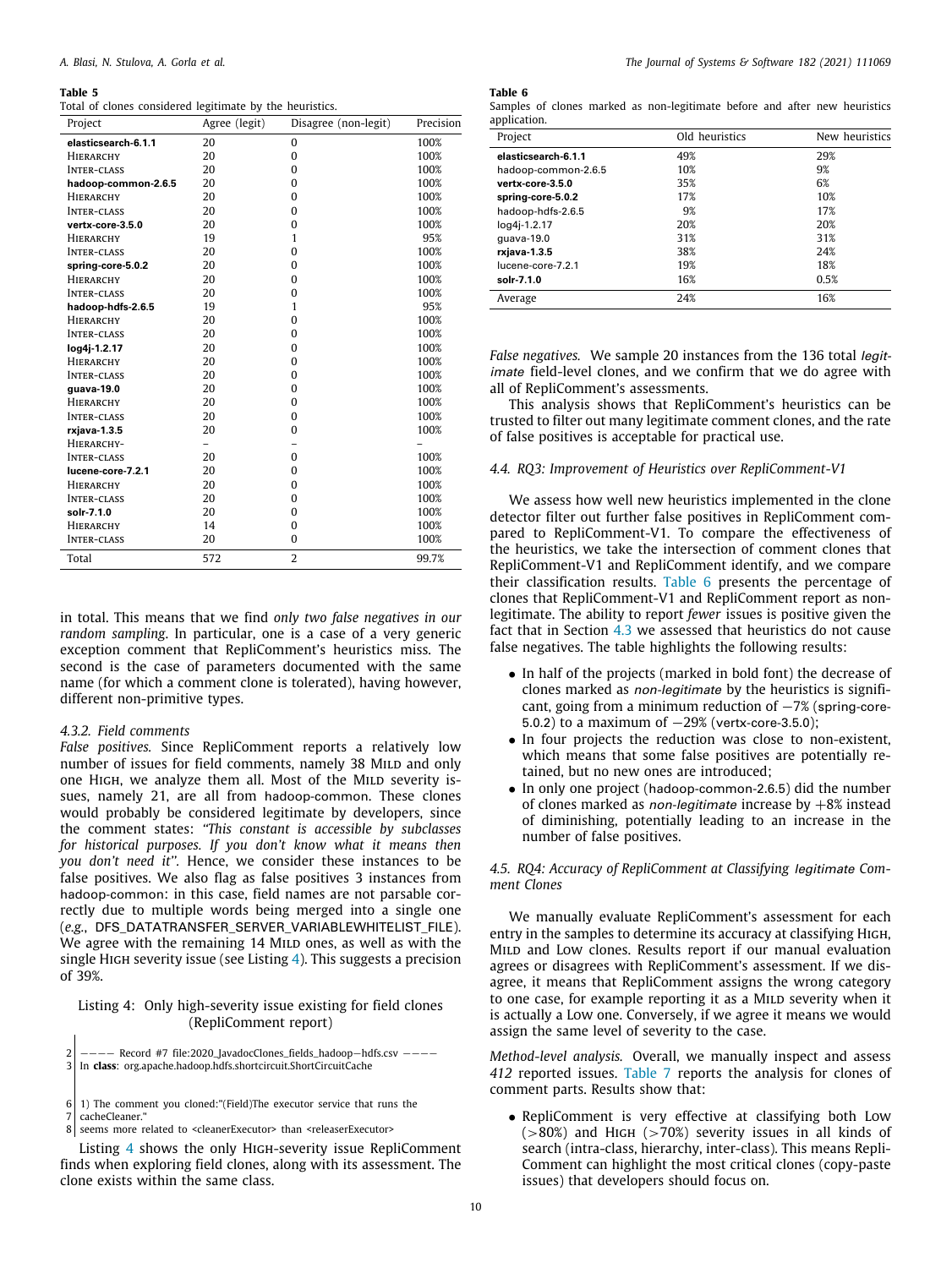<span id="page-10-1"></span>Manual analysis of RepliComment assessment for clones of Javadoc parts (summary, @param, @return or @throws).

| Category           |         | Sample         | Agree | <b>Disagree</b> | Precision |
|--------------------|---------|----------------|-------|-----------------|-----------|
|                    | Low-CP  | 50             | 42    | 8               | 84%       |
| <b>INTRA-CLASS</b> | Mild-CP | 50             | 24    | 26              | 48%       |
|                    | High-CP | 30             | 23    | 7               | 77%       |
| <b>HIERARCHY</b>   | Low-CP  | 15             | 15    | $\Omega$        | 100%      |
|                    | Mild-CP | 15             | 15    | $\Omega$        | 100%      |
|                    | High-CP | $\overline{2}$ | 2     | $\Omega$        | 100%      |
| <b>INTER-CLASS</b> | Low-CP  | 14             | 14    | $\Omega$        | 100%      |
|                    | Mild-CP | 16             | 16    | $\Omega$        | 100%      |
|                    | High-CP | 15             | 11    | 4               | 73%       |
| Total              |         | 207            | 162   | 45              |           |
| Average precision  |         |                |       |                 | 87%       |

# **Table 8**

<span id="page-10-2"></span>Manual analysis of RepliComment assessment for whole Javadoc clones.

| Category           |         | Sample   | Agree    | Disagree | Precision |  |
|--------------------|---------|----------|----------|----------|-----------|--|
| <b>INTRA-CLASS</b> | Low-WC  | $\Omega$ | $\Omega$ | $\Omega$ | 0%        |  |
|                    | Mild-WC | 70       | 60       | 10       | 86%       |  |
|                    | High-WC | 25       | 23       | 2        | 92%       |  |
| HIERARCHY          | Low-WC  | 10       | 10       | $\Omega$ | 100%      |  |
|                    | Mild-WC | 10       | 10       | $\Omega$ | 100%      |  |
|                    | High-WC | 11       | $\Omega$ | 11       | 0%        |  |
| <b>INTER-CLASS</b> | Low-WC  | 14       | 14       | $\Omega$ | 100%      |  |
|                    | Mild-WC | 10       | 10       | $\Omega$ | 100%      |  |
|                    | High-WC | 55       | 53       | 2        | 96%       |  |
| Total              |         | 205      | 180      | 25       |           |  |
| Average precision  |         |          |          |          |           |  |

• On the other hand, RepliComment often fails at identifying MILD severity issues as such, since RepliComment analysis fails nearly half of the times during intra-class search. We carefully analyzed the wrong classifications to give an explanation to this discrepancy: it appears to be a problem of linguistic *semantics*. RepliComment, in the current implementation, is neither aware of synonyms nor particular developer jargon. For example, our manual analysis reveals that oftentimes developers refer to a primitive parameter (being it int, long, char, *etc.*.) generically as *''the value''*. RepliComment's bag of words representations do not map such an expression to any portion of the method signature, since typically parameters have a specific name and type that differ from *''value''*. Hence, the analysis concludes that the cloned comment does not relate enough either to the first method or to the second one, maybe because it is too generic. Unfortunately such cases are false positives (Low severity). By tackling synonyms correctly, RepliComment would not report as an issue most of the wrongly classified cases.

# [Table](#page-10-2) [8](#page-10-2) reports the analysis for clones of whole comments:

Precision of RepliComment in classifying both MILD and HIGH severity issues in all kinds of search for whole comment clones tends to be very high (∼90%), except for hierarchy search. In general, if a whole comment is copied for an overloaded method, it most likely means that the developer simply forgot to document the difference in the parameters, which would be a MILD severity issue. On the other hand, if a whole comment is copied across methods that are not overloaded, something is likely to be off. We report a particular example of this in Listing [5](#page-10-3):

# <span id="page-10-3"></span>Listing 5: RepliComment High severity whole comment clone example

- 2<sup>1</sup> In **class**: org.elasticsearch.common.collect.ImmutableOpenMap
- $\begin{bmatrix} 3 & 1 \end{bmatrix}$  You cloned the whole comment **for** methods  $\begin{bmatrix} 4 & 5 \end{bmatrix}$  strep keystr() and

7 This is not an overloading **case**. Check the differences among the two 8 methods and document them.

10 2) The comment you cloned:"(Whole)Returns a direct iterator over the 11 keys."

12 seems more related to <Iterator keysIt()> than <Iterator valuesIt()>

As for the hierarchy search, RepliComment misclassifies constructor comments. Overall, it reports a low number of High severity issues, but unfortunately they all look like false positives. To properly tackle constructor comments, more advanced assessments may be needed.

Field-level analysis. We analyze 14 Low-severity issues, 38 MILDseverity issues and only one High-severity issue. We consider correct all Low-severity issues, which include 11 clones identified during intra-class search, and 3 additional clones identified during inter-class search. Regarding MILD-severity issues, we believe 24 are wrongly classified, since they should probably be labeled as Low. We consider correct the only High-severity issue coming from an intra-class analysis of hadoop-hdfs. This yields a precision of 100% for Low and High severity issues, and of 39% for MILD severity issues.

The results of this experiment show that RepliComment is effective at differentiating comment clones, so developers can effectively focus on the most critical ones first.

#### *4.6. RQ5: Ability to identify cloned and original comments*

<span id="page-10-0"></span>The ultimate goal of RepliComment is to support developers in pointing out *which* comment to fix, when the clone is due to a copy-and-paste error. In this section we evaluate how good RepliComment is at distinguishing the original and the cloned comment.

## *4.6.1. Method-level analysis*

*Intra-class clones.* To answer this question, we examine Repli-Comment's assessment for the same 30 entries of High-CP in [Table](#page-10-2) [7,](#page-10-1) and the 25 HIGH-WC entries in Table [8.](#page-10-2)

- For High-CP, we exclude the seven entries for which we disagree, since according to our manual inspection they are not real copy-paste issues. Our manual analysis confirms the correctness of RepliComment in pointing out the comment that was cloned for all the remaining 23 cases out of 30. Thus, the tool correctly suggests to the developer which method needs a documentation fix with a precision of 77%.
- Similarly, for HIGH-WC, we exclude the two entries for which we disagree. Our manual analysis reveals that we are unsure about three suggestions out of 23, and we do not agree with one out of 23 because we can infer that the two methods are actually equivalent in behavior (RepliComment in such a case should suggest that each of the methods is similarly related to the comment, meaning that neither of them appears better than the other). We completely agree with the suggestions for the remaining 19 out of 23 cases, which yields a precision of 83% in suggesting the right fix to the developer.

*Hierarchy clones.* We examine RepliComment's assessment for the two entries of High-CP in [Table](#page-10-1) [7](#page-10-1) and the eleven High-WC entries in [Table](#page-10-2) [8](#page-10-2).

• For HIGH-CP, we do agree with both RepliComment's picks. It is interesting to note that one is an example already found via intra-class analysis of hadoop-hdfs, which was replicated in the hierarchy.

1 −−−− Record #519 file:2020\_JavadocClones\_elastic.csv −−−−

<sup>4 &</sup>lt;Iterator keysIt( $>$  and 5 <Iterator valuesIt( $>$ 

<sup>5 &</sup>lt;Iterator valuesIt()>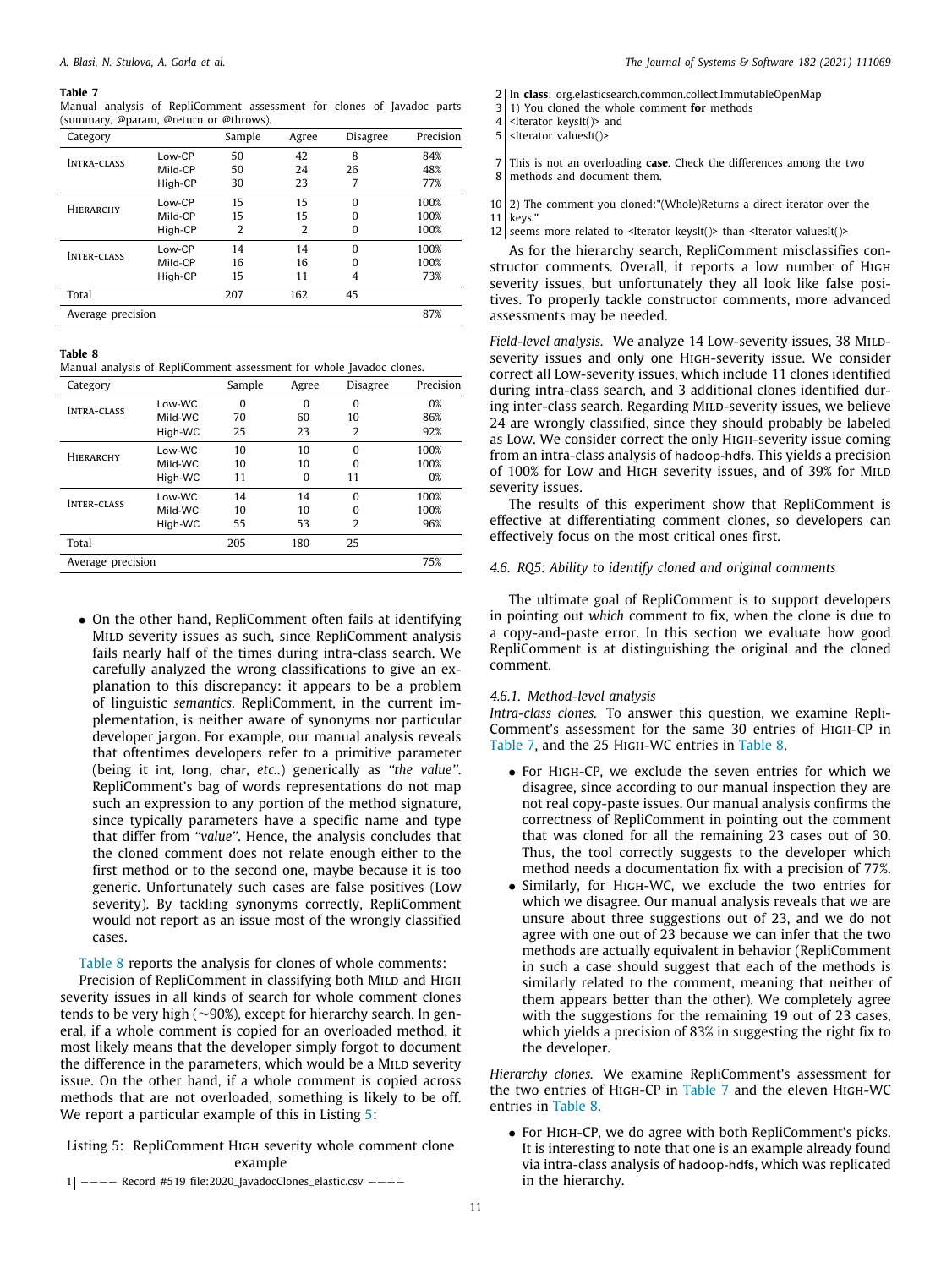• We exclude High-WC, since we disagreed with all of their assessments.

*Inter-class clones.* We examine RepliComment's assessment for the 15 entries of High-CP in [Table](#page-10-1) [7](#page-10-1) and the 55 High-WC entries in [Table](#page-10-2) [8](#page-10-2).

- For High-CP, we exclude the four instances for which we disagree with RepliComment. We do agree with all the remaining ones. Interesting examples of such clones can be found in Section [2.](#page-1-0)
- Similarly, for HIGH-WC, we exclude two instances. As for the remaining 53 ones, it is worth noting that 49 of them seem to arise from the same elastic patterns of documentation. For example, the developers tend to write comments like *''Sets the minimum score below which docs will be filtered out''* both for actual setter methods and methods which are not actually setters, or at least, methods which perform some extra operations beside setting a value. Hence, RepliComment is justified in picking the setter method as the right owner of the comment. That said, those are probably voluntary habits accepted by the project's developers, and not actual copyand-paste slips. Excluding such instances, we are left with four, which do look like oblivious copy-and-paste mistakes and for which we agree with RepliComment's pick.

*Field-level analysis.* As for field-level analysis, we only have a single instance of HIGH severity issue, for which we confirm the assessment of RepliComment.

This experiment confirms that RepliComment can actually support developers in highlighting which comments are the original ones and which ones are copied, and therefore should be fixed.

#### *4.7. RQ6: Correlation with code clones*

<span id="page-11-1"></span>Comment clones may be the result of copy-and-paste practice on entire method implementations. If this was the case, comment clones would appear only when their corresponding method implementations are clones as well. To understand if this is the case, we compare clone issues reported by RepliComment and by NiCad 2.6 code clone detector ([Cordy and Roy,](#page-12-10) [2011\)](#page-12-10). We follow this comparison protocol for each of the projects:

- We extract class-qualified signatures of methods for which RepliComment reports High severity issues in Javadoc comments for both comment parts and whole comments in all three analysis modes (within the same file, within the class hierarchy, and across all classes of the project);
- We extract class-qualified signatures of methods which NiCad reports as type III (near-miss blind renamed) clones with first over 70% and then only with exactly 100% similarity using the default configuration (clones sized between 10 and 2500 LOC, the near-miss difference threshold set to at most 30% different lines); We use the default code clone similarity threshold of NiCad clone detector as a baseline in our experiments. The difference of 30% is already quite liberal in the context of code clones, and previous studies on human judgment of code clones suggest that it is not trivial to agree on when a clone becomes a legitimate method with just a similar structure [\(Kapser et al.,](#page-12-11) [2006\)](#page-12-11).
- We pipe GNU core utilities sort and comm to sort outputs of both tools and compare them line by line, respectively.

Additionally, we collect the statistics of how many methods reported as code clones by NiCad have Javadoc comments. [Table](#page-11-2) [9](#page-11-2) presents such data both for exact and non-exact code clones.

We can see from the statistics collected that code clones seem to be fairly well-documented, with a minimum percentage of

<span id="page-11-2"></span>

| Table 9 |                        |
|---------|------------------------|
|         | Code clones statistics |

| Project             | Code clones exact |                        |              | Code clones 70%+ similar |                    |          |
|---------------------|-------------------|------------------------|--------------|--------------------------|--------------------|----------|
|                     | All               | Commented Matching All |              |                          | Commented Matching |          |
| elasticsearch-6.1.1 | 153               | 43 (28%)               | $\Omega$     | 1248                     | 193 (15%)          | 29       |
| hadoop-common-2.6.5 | 155               | 95 (61%)               | $\Omega$     | 1047                     | 364 (34%)          | $\Omega$ |
| vertx-core-3.5.0    | 23                | 6(28%)                 | $\Omega$     | 202                      | 56 (27%)           | $\Omega$ |
| spring-core-5.0.2   | 22                | 17 (77%)               | $\Omega$     | 143                      | 89 (62%)           | $\Omega$ |
| hadoop-hdfs-2.6.5   |                   | 422 389 (92%)          | $\Omega$     |                          | 5764 2093 (36%)    | 0        |
| log4j-1.2.17        | 18                | 10 (55%)               | $\Omega$     | 90                       | 40 (44%)           | $\Omega$ |
| guava-19.0          | 84                | 37 (44%)               | $\Omega$     | 417                      | 224 (53%)          | 3        |
| rxjava-1.3.5        | 35                | 10 (28%)               | $\mathbf{2}$ | 332                      | 102 (30%)          | 2        |
| lucene-core-7.2.1   | 73                | 24 (32%)               | 3            | 592                      | 175 (29%)          | 3        |
| solr-7.1.0          | 129               | 25 (19%)               | $\Omega$     | 528                      | 84 (16%)           | 0        |
|                     |                   |                        |              |                          |                    |          |

commented methods of 15% in elasticsearch and a maximum percentage of 92% in hadoop-hdfs. The remaining eight projects can be further split into two groups, where in the first group the rate of documented code clones is around 30%, and in the other group this rate is closer to 60%. However, across the 10 projects we have detected only a few cases for which both Repli-Comment and NiCad tools reported clone issues in the same methods. RepliComment reported whole comment clones in the same file, the first clone tuple consisting of two methods in the rxjava project, and the second clone tuple of three methods in the lucene project, where both clone tuples consist of exact code clones (code similarity 100%). Additionally, when lowering code clone similarity threshold to 70% RepliComment and NiCad report matching issues in two additional projects: in the elasticsearch project 29 code clones distributed over 7 different clone classes with in-class similarity varying from 70% to 91% are also reported by RepliComment as methods with inter-class whole comment clones, and in the guava project 3 code clones distributed over 1 clone class with in-class similarity of 72% are also reported by RepliComment as methods with intra-class comment part clones.

Our findings indicate that critical comment clones issues cannot necessarily be well-detected by code clone detection tools, as in most cases the clones in comments were considered to be legitimate by RepliComment.

#### **5. Related work**

<span id="page-11-0"></span>The works by [Oumaziz et al.](#page-13-5) ([2017](#page-13-5)) and [Luciv et al.](#page-12-12) [\(2018\)](#page-12-12) study what we call *legitimate* clones to encourage smart documentation reuse. Despite the different scope of these works compared to RepliComment, some of their findings are relevant for our research as well. In particular, [Luciv et al.](#page-12-12) ([2018\)](#page-12-12) highlight that exact documentation clones are by far the most common, and that near-duplicate detection techniques still carry many false positives.

Considerable work on clone detection focuses on *code* clones ([Roy and Cordy](#page-13-3), [2007\)](#page-13-3). Typically, code clone detection techniques remove comments and whitespace from the source code to eliminate spurious information ([Kamiya et al.](#page-12-13), [2002](#page-12-13); [Krinke,](#page-12-14) [2007](#page-12-14); [Roy](#page-13-3) [and Cordy,](#page-13-3) [2007](#page-13-3)). Indeed, considering comments while searching for code clones could lead to missing some relevant code clones that differ only in their comment descriptions. The work by Marcus et al. is an exception to this practice [\(Marcus and Maletic,](#page-12-15) [2011\)](#page-12-15). Their code clone detection technique actually performs better with comments, since comments carry relevant information, as the authors themselves acknowledge. Marcus et al. however, do not report comment clones per se, as RepliComment does. Mayrand et al. also recognize the value of code comments, since metrics such as code volume identify similar layouts (*i.e.*, possible code clones) inside the source code, and comments help in this respect ([Mayrand et al.,](#page-12-16) [1996\)](#page-12-16). Nonetheless, the aim of our work is different from general code clone detection. The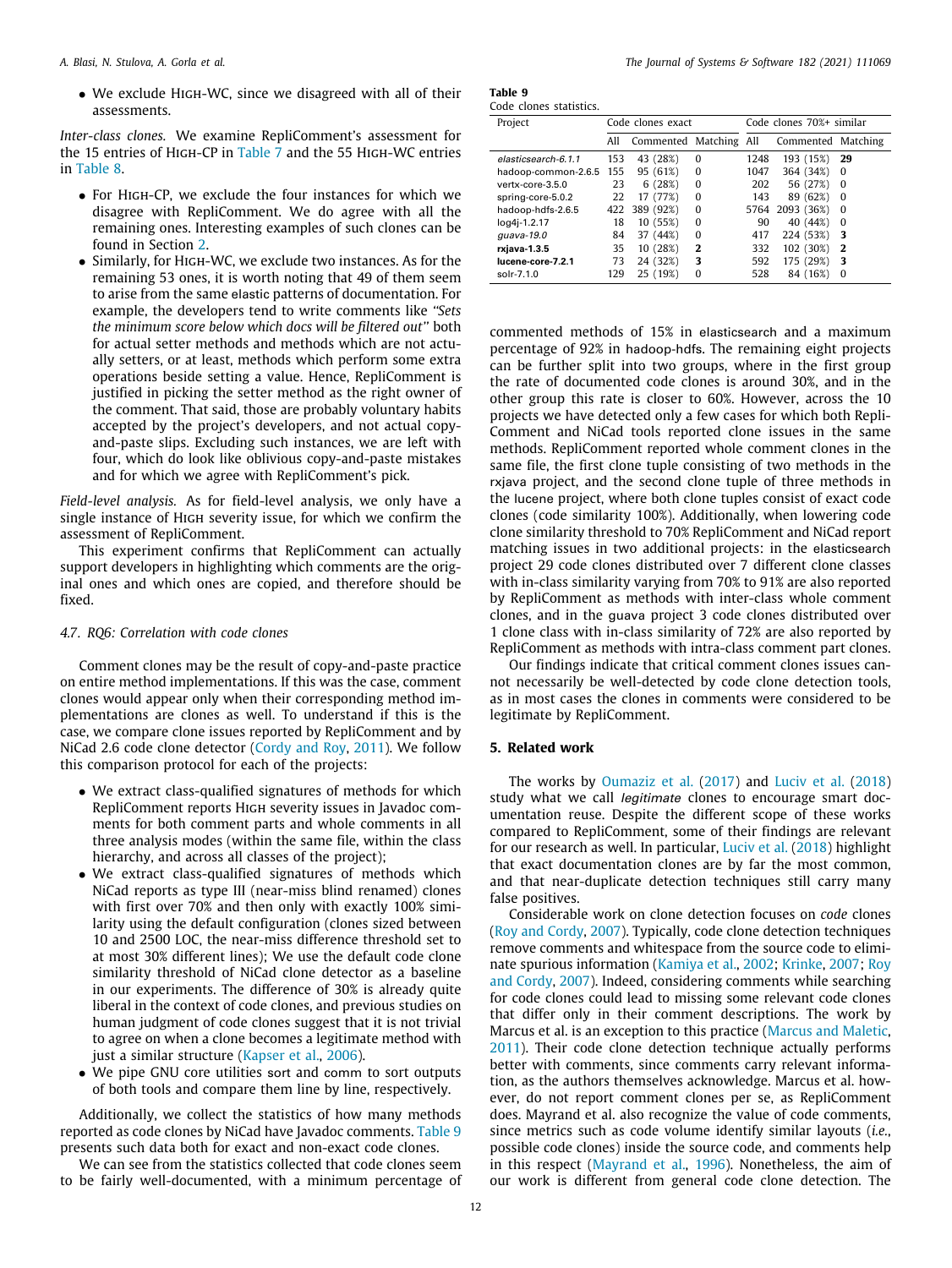Javadoc clones that RepliComment reports typically belong neither to similar nor equal method implementations. The problem we tackle is actually the opposite: two methods, with properly different implementations, may erroneously have the same comment because it was copied and pasted from another method.

Our long term aim is to address low quality documentation issues, and some previous work exists. Steidl et al. have some purposes in common with our work ([Steidl et al.](#page-13-6), [2013](#page-13-6)). They study techniques to assess the coherence between comments and code. They compare the lexical similarity of comments and code to verify if the same terms are used, with an *edit distance* of 2. Their work could identify some copy-paste issues. However, most of the *legitimate* clones we found in our experiment would be wrongly reported as *non-legitimate* by their technique. We believe this problem can be addressed more precisely, for example, via a more comprehensive semantic analysis. Khamis et al. developed JavadocMiner [\(Khamis et al.](#page-12-17), [2010\)](#page-12-17), a tool that assesses the overall quality of Javadoc comments. They measure comment quality using classical NLP metrics (such as the readability index). However their main purpose is to verify that the Javadoc standard is correctly used, *e.g.*, a @param tags comment should start with the name of the documented parameter. Another relevant work on comment quality by [Zhong and Su](#page-13-7) [\(2013](#page-13-7)) focuses on detecting syntax errors and broken code names. These techniques nicely complement RepliComment.

#### **6. Conclusions and future work**

<span id="page-12-7"></span>The purpose of our work is to help developers to identify and fix issues in code documentation. We started working in this direction by focusing on comment clones. We have implemented RepliComment, a prototype to automate the identification and classification of source comment clones that may be worthy of attention.

As future work we foresee many tasks. First and foremost, we aim to introduce new heuristics to better classify comment clones. Secondly, we plan to further automate the analysis after the classification of a comment clone. In the presence of copy-paste issues, for instance, we could not only automatically identify which method is the source, and thus which comment should be fixed by developers, but also improve the precision of our report, and present the cloned part to a developer with a concrete fix suggestion.

We could employ natural language analysis on the cloned comment and their corresponding method signatures, and report the mismatching cases. There are various techniques in the state of the art to assess document similarities, such as Word Embedding ([Kusner et al.,](#page-12-18) [2015](#page-12-18)). We could compare the semantics of method names to the semantics of their corresponding comments. We would report as likely to fix the comment clones for which the method name is less similar to the comment.

The analysis for ''poor information'' clones could benefit from additional metrics. There exist various metrics to assess text characteristics, such as its complexity, its quality, and the quantity of information it describes. We could integrate these metrics into RepliComment to improve its ability to classify comment clones.

Last but not least, we would like RepliComment to be properly integrated into an IDE to automatically notify developers while they write code, and flag corresponding comments with warning messages such as ''This comment seems to belong to method X, and not to method Y. Verify this clone and correct the comment for method Y if necessary'', or ''This comment includes generic information. Please provide a better description''.

# **Declaration of competing interest**

The authors declare that they have no known competing financial interests or personal relationships that could have appeared to influence the work reported in this paper.

# **Acknowledgments**

This work is primarily supported by the Swiss National Science Foundation in the context of the project SNF-200021\_178742 ''ASTERIx: Automatic System TEsting of inteRactive software applIcations''. Oscar Nierstrasz gratefully acknowledges the financial support of the Swiss National Science Foundation for the project ''Agile Software Assistance'' (SNSF project No. 200020-181973).

# **References**

- <span id="page-12-4"></span>Aghajani, E., Nagy, C., Linares-Vásquez, M., Moreno, L., Bavota, G., Lanza, M., Shepherd, D.C., 2020. Software documentation: The practitioners' perspective. In: ICSE 2020: Proceedings of the 42nd International Conference on Software Engineering, Seoul, Republic of Korea/Virtual.
- <span id="page-12-3"></span>Arnaoudova, V., Eshkevari, L., Oliveto, R., Gueheneuc, Y.-G., Antoniol, G., 2010. Physical and conceptual identifier dispersion: Measures and relation to fault proneness. In: ICSM 2010: 26th IEEE International Conference on Software Maintenance, Timişoara, Romania, pp. 1–5.
- <span id="page-12-1"></span>Blasi, A., Gorla, A., 2018. RepliComment: Identifying clones in code comments. In: ICPC 2018: Proceedings of the 26th IEEE International Conference on Program Comprehension, Gothenburg, Sweden, pp. 320–323.
- <span id="page-12-2"></span>[Corazza, A., Maggio, V., Scanniello, G., 2016. Coherence of comments and method](http://refhub.elsevier.com/S0164-1212(21)00166-7/sb4) [implementations: a dataset and an empirical investigation. SQJ 1–27.](http://refhub.elsevier.com/S0164-1212(21)00166-7/sb4)
- <span id="page-12-10"></span>Cordy, J.R., Roy, C.K., 2011. The NiCad clone detector. In: ICPC 2011: Proceedings of the 19th IEEE International Conference on Program Comprehension, Kingston, ON, Canada, pp. 219–220.
- <span id="page-12-0"></span>Goffi, A., Gorla, A., Ernst, M.D., Pezzè, M., 2016. Automatic generation of oracles for exceptional behaviors. In: ISSTA 2016: Proceedings of the 2016 International Symposium on Software Testing and Analysis, Saarbrücken, Germany, pp. 213–224. <http://dx.doi.org/10.1145/2931037.2931061>.
- <span id="page-12-13"></span>Kamiya, T., Kusumoto, S., Inoue, K., 2002. CCFinder: a multilinguistic token-based code clone detection system for large scale source code. IEEE TSE 28 (7), 654–670. [http://dx.doi.org/10.1109/TSE.2002.1019480.](http://dx.doi.org/10.1109/TSE.2002.1019480)
- <span id="page-12-11"></span>[Kapser, C., Anderson, P., Godfrey, M.W., Koschke, R., Rieger, M., Rysselberghe, F.V.,](http://refhub.elsevier.com/S0164-1212(21)00166-7/sb8) [Weiß gerber, P., 2006. Subjectivity in clone judgment: Can we ever agree? In:](http://refhub.elsevier.com/S0164-1212(21)00166-7/sb8) [Koschke, R., Merlo, E., Walenstein, A. \(Eds.\), Duplication, Redundancy, and](http://refhub.elsevier.com/S0164-1212(21)00166-7/sb8) [Similarity in Software, 23.07. - 26.07.2006. In: Dagstuhl Seminar Proceed](http://refhub.elsevier.com/S0164-1212(21)00166-7/sb8)[ings, vol. 06301, Internationales Begegnungs- und Forschungszentrum fuer](http://refhub.elsevier.com/S0164-1212(21)00166-7/sb8) [Informatik \(IBFI\), Schloss Dagstuhl, Germany.](http://refhub.elsevier.com/S0164-1212(21)00166-7/sb8)
- <span id="page-12-17"></span>Khamis, N., Witte, R., Rilling, J., 2010. Automatic quality assessment of source code comments: the JavadocMiner. In: NLDB 2010: 15th International Conference on Natural Language & Information Systems, Cardiff, UK, pp. 68–79.
- <span id="page-12-14"></span>Krinke, J., 2007. A study of consistent and inconsistent changes to code clones. In: WCRE 2007: 14th Working Conference on Reverse Engineering, Vancouver, BC, Canada, pp. 170–178. [http://dx.doi.org/10.1109/WCRE.2007.7.](http://dx.doi.org/10.1109/WCRE.2007.7)
- <span id="page-12-18"></span>Kusner, M.J., Sun, Y., Kolkin, N.I., Weinberger, K.Q., 2015. From word embeddings to document distances. In: ICML 2015: Proceedings of the 32nd International Conference on Machine Learning, Lille, France, pp. 957–966.
- <span id="page-12-12"></span>[Luciv, D.V., Koznov, D.V., Chernishev, G.A., Terekhov, A.N., Romanovsky, K.Y.,](http://refhub.elsevier.com/S0164-1212(21)00166-7/sb12) [Grigoriev, D.A., 2018. Detecting near duplicates in software documentation.](http://refhub.elsevier.com/S0164-1212(21)00166-7/sb12) [Program. Comput. Softw. 44 \(5\), 335–343.](http://refhub.elsevier.com/S0164-1212(21)00166-7/sb12)
- <span id="page-12-8"></span>Manning, C.D., Surdeanu, M., Bauer, J., Finkel, J., Bethard, S.J., McClosky, D., 2014. The Stanford CoreNLP natural language processing toolkit. In: ACL 2014: The 52nd Annual Meeting of the Association for Computational Linguistics, Baltimore, USA, pp. 55–60.
- <span id="page-12-15"></span>Marcus, A., Maletic, J.I., 2011. Identification of high-level concept clones in source code. In: ASE 2011: Proceedings of the 26th Annual International Conference on Automated Software Engineering, Lawrence, KS, USA, pp. 107–114. [http://dx.doi.org/10.1109/ASE.2001.989796.](http://dx.doi.org/10.1109/ASE.2001.989796)
- <span id="page-12-16"></span>Mayrand, J., Leblanc, C., Merlo, E.M., 1996. Experiment on the automatic detection of function clones in a software system using metrics. In: ICSM '96: Proceedings of the International Conference on Software Maintenance, Monterey, CA, USA, <http://dx.doi.org/10.1109/ICSM.1996.565012>.
- <span id="page-12-5"></span>Nafi, K.W., Kar, T.S., Roy, B., Roy, C.K., Schneider, K.A., 2019. CLCDSA: Cross language code clone detection using syntactical features and API documentation. In: ASE 2019: Proceedings of the 34th IEEE/ACM International Conference on Automated Software Engineering, San Diego, California, USA, pp. 1026–1037.
- <span id="page-12-6"></span>Nafi, K.W., Roy, B., Roy, C.K., Schneider, K.A., 2018. CroLSim: Cross language software similarity detector using API documentation. In: SCAM 2018: Proceedings of the 18th International Working Conference on Soource Code Analysis and Manipulation, Madrid, ICSME, pp. 139–148.
- <span id="page-12-9"></span>Newman, C., Decker, M.J., AlSuhaibani, R.S., Peruma, A., Kaushik, D., Hill, E., 2019. An open dataset of abbreviations and expansions. In: ICSME 2019: 35th IEEE International Conference on Software Maintenance and Evolution, Cleveland, OH, USA, pp. 280–280.